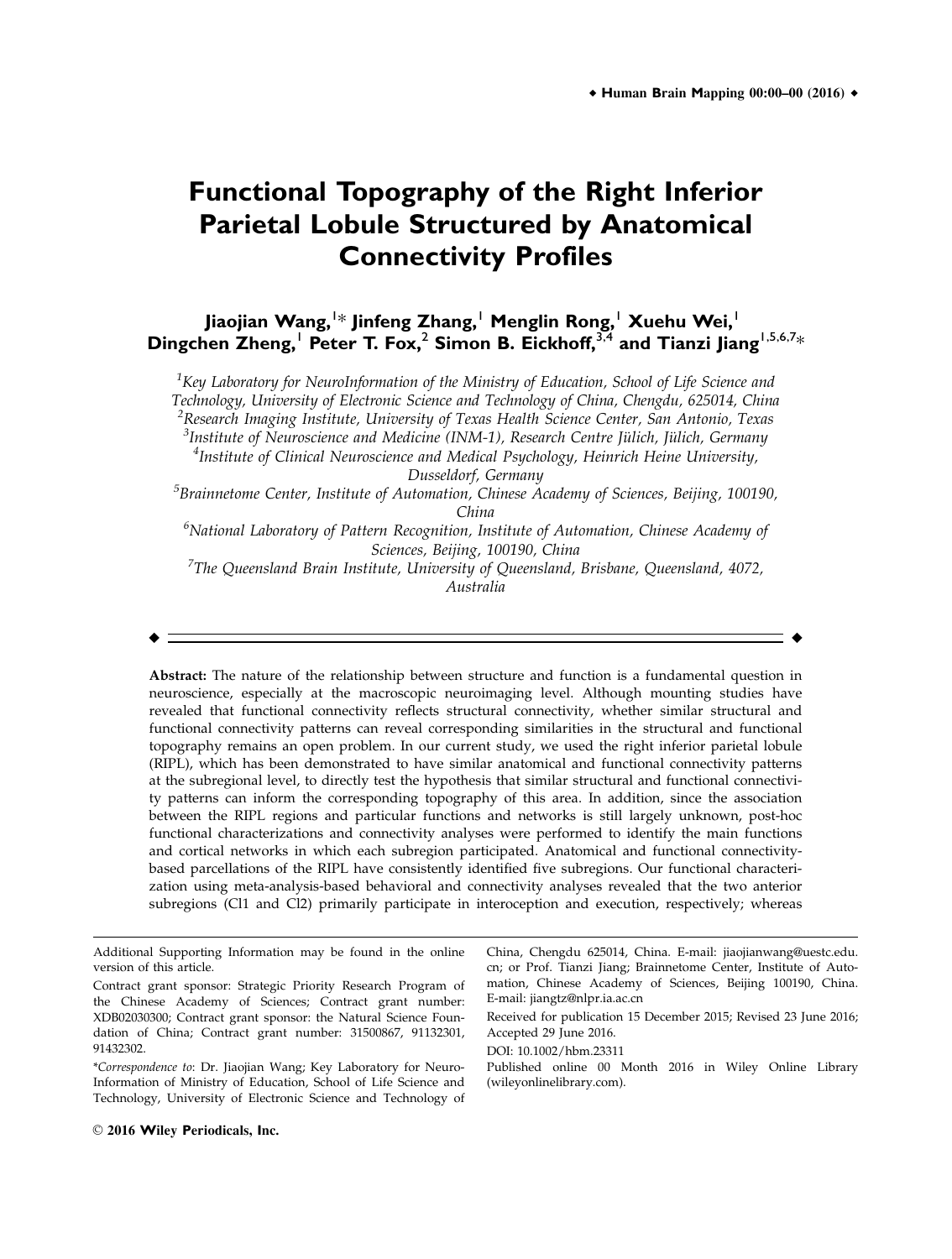the posterior subregion (Cl3) in the SMG primarily participates in attention and action inhibition. The two posterior subregions (Cl4, Cl5) in the AG were primarily involved in social cognition and spatial cognition, respectively. These results indicated that similar anatomical and functional connectivity patterns of the RIPL are reflected in corresponding structural and functional topographies. The identified cortical connectivity and functional characterization of each subregion may facilitate RIPL-related clinical research. Hum Brain Mapp 00:000-000, 2016. © 2016 Wiley Periodicals, Inc.

Key words: right inferior parietal lobule; parcellation; structural connectivity; functional connectivity

r r

#### **INTRODUCTION**

Fundamental to understanding the mechanisms of information processing in the human brain is relating structural connections to functional activity. Many previous studies have revealed that functional connectivity can reflect structural connectivity. Using empirical quantitative analyses of interregional structural and functional connectivity couplings, a number of previous studies revealed that dense structural connectivity (SC) tends to be strongly connected functionally [Hagmann et al., 2008; Honey et al., 2009; Koch et al., 2002; Skudlarski et al., 2008]. In addition, studies using functionally guided white matter pathway tractography demonstrated that functionally connected brain areas also showed direct structural connections [Greicius et al., 2009; Van den Heuvel et al., 2009]. Using computational modeling, a number of studies suggested that ongoing brain spontaneous fluctuations are highly structured [Deco et al., 2013, 2014; Honey et al., 2009].

The right inferior parietal lobule (RIPL) is one of the most important areas of the ventral attention network, which is largely lateralized to the right hemisphere [Corbetta and Shulman, 2002]. Compared with the left IPL, the RIPL is more involved in visuospatial attention processing, especially in attention reorientation [Fan et al., 2005]. Recently, using an anatomical connectivity-based parcellation approach, Mars et al. [2011] demonstrated that subregions of the right parietal cortex including the superior parietal lobule (SPL) and IPL showed similar anatomical and functional connectivity patterns. Subsequently, Wang et al. [2015b] utilized a connectivity-based parcellation approach to reveal convergent structural and functional architecture of the SPL. Thus, we hypothesized that similar structural and functional connectivity patterns of the RIPL can inform the corresponding topographical architecture of this area.

A connectivity-based parcellation approach is currently the best way to test whether the RIPL has corresponding structural and functional topographies. Recently, connectivity-based parcellation has been widely used to define functional subregions of the brain. On the basis of differences in their structural connectivity patterns, many cortical and subcortical areas have been parcellated to define their functional subregions [Anwander et al., 2007; Behrens et al., 2003; Fan et al., 2013; Johansen-Berg et al., 2004; Li et al., 2013; Liu et al., 2013; Mars et al., 2011; Neubert et al., 2014;

Sallet et al., 2013; Wang et al., 2012, 2015a, b; Zhang et al., 2014]. In addition to structural connectivity-based parcellation, resting-state functional connectivity [Cohen et al., 2008; Craddock et al., 2012; Kelly et al., 2012; Kim et al., 2010; Nebel et al., 2014; Wang et al., 2015b] has been used to identify subregions of brain. Using different types of connectivity patterns and then comparing the results could yield structural and functional topographies of brain areas and provide a new way to explore the relationship between structure and function.

Several previous studies have parcellated the RIPL using different modalities. Caspers et al. [2006] parcellated the IPL into seven subregions in both the left and right IPLs based on their regional cytoarchitectonic properties. Subsequently, Caspers and her colleagues demonstrated that the seven cytoarchitectonic subregions can be grouped into three clusters which have different receptor distribution patterns [Caspers et al., 2013]. Using an anatomical connectivitybased parcellation, Mars et al. [2011] subdivided the right parietal cortex into component subregions and identified five subregions in the RIPL, a parcellation scheme which was further supported by Wang and his colleagues' study [Wang et al., 2012]. Recently, Ruschel et al. parcellated the IPL into three subregions based on different anatomical connectivity patterns [Ruschel et al., 2014]. Although these previous studies proposed fine-grained subdivisions of the RIPL, the association between these RIPL subregions and specific functions and networks remains an open question.

The goal of this study was to test the hypothesis that similar structural and functional connectivity patterns can inform the corresponding topography using connectivitybased parcellation approaches. In addition, because of the lack of a detailed functional network investigation of the RIPL, we mapped the network that each subregion participated in using multimodal connectivity analyses. We also characterized the detailed functions that each subregion was involved in using a meta-analysis of behavioral domains and paradigms based on the BrainMap database.

#### **MATERIALS AND METHODS**

#### **Definition of the Regions of Interest**

The RIPL was defined on the basis of probabilistic cytoarchitectonic maps [Caspers et al., 2008], and a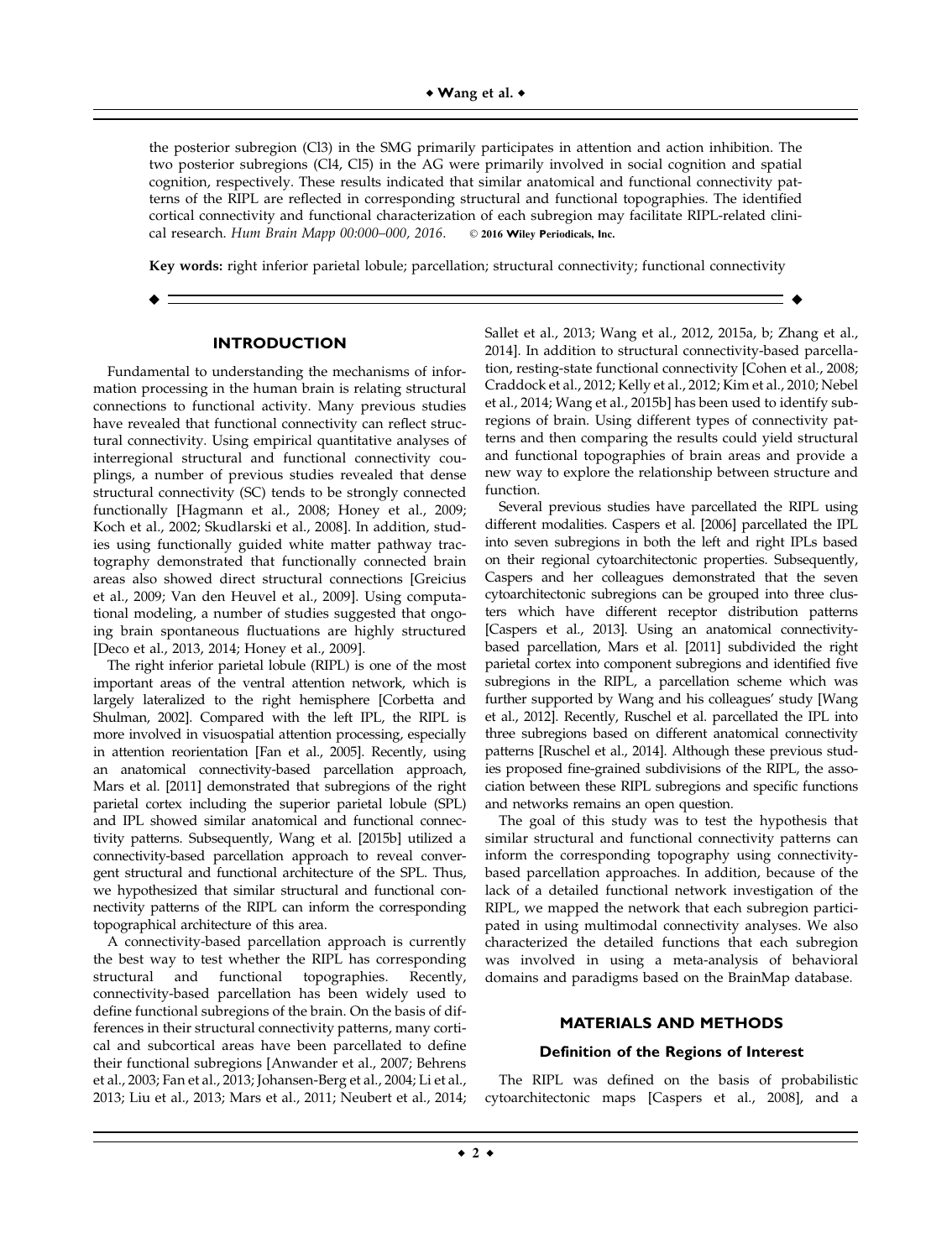maximum probability map (MPM) was calculated using the SPM Anatomy Toolbox [Eickhoff et al., 2005] (Fig. 1A). A definition of the RIPL that is based on a probabilistic cytoarchitectonic map can retain quantitative inter-subject variability information. Next, the RIPL seed mask in MNI space was transformed into each participant's individual diffusion space for fiber tracking and was resampled into 3 mm cubic voxels for the resting-state functional connectivity analyses.

#### **Subjects**

Ninety-six healthy, right-handed, undergraduate students subjects (55 males and 41 females, mean age  $= 20.5$ years, standard deviation  $= 0.58$ ) were recruited via advertisement. None of the participants had ever suffered from any psychiatric or neurological disease, and none had any contraindications for MRI scanning. All the subjects signed an informed consent before the MRI scanning. The study was in accordance with the latest revision of the declaration of Helsinki and had full ethical approval by the local Research Ethics Committee of the University of Electronic Science and Technology of China.

#### **MRI Data Acquisition**

All the subjects were scanned using a 3.0 Tesla GE MR Scanner. The DWI data included 64 images with noncollinear diffusion gradients ( $b = 1000 \text{ s/mm}^2$ ) and 3 nondiffusion-weighted images ( $b = 0$  s/mm<sup>2</sup>). A diffusion MRI for each participant was scanned using the following parameters: 75 slices, acquisition matrix =  $128 \times 128$ , flip angle (FA) = 90°, voxel resolution:  $2 \times 2 \times 2$  mm<sup>3</sup>, and no gap. Sagittal 3D T1-weighted images were also acquired  $(TR/TE = 8.16/3.18$  ms; inversion time = 800 ms; FA = 7°; FOV = 256 mm  $\times$  256 mm; matrix = 256  $\times$  256; slice thickness  $= 1$  mm, no gap; 188 sagittal slices). During the resting-state fMRI scanning, subjects were instructed to close their eyes and lie still and cushions were used to reduce head motion. Two hundred and fifty-five volumes of echo planar images were acquired (repetition time- $= 2,000$  ms, echo time  $= 30$  ms; no gap; 40 axial slices, voxel size,  $3.75 \times 3.75 \times 4 \text{ mm}^3$ ).

#### **Diffusion MRI Data Preprocessing**

The data were preprocessed using the FSL software ([http://www.fmrib.ox.ac.uk/fsl\)](http://www.fmrib.ox.ac.uk/fsl). Eddy currents and head motions were corrected. Skull-stripped T1-weighted images for each subject were co-registered to the subject's non-diffusion-weighted image  $(b=0 \text{ s/mm}^2)$  using a statistical parametric mapping (SPM8) package ([http://www.](http://www.fil.ion.ucl.ac.uk/spm) [fil.ion.ucl.ac.uk/spm](http://www.fil.ion.ucl.ac.uk/spm)). Next, the obtained T1 images (rT1) in diffusion space were transformed to the Montreal Neurological Institute (MNI) structural template. Finally, an inverse transformation was performed to transform the seed masks of the RIPL into the diffusion space for each subject for fiber tracking.

#### **Resting-State fMRI Data Preprocessing**

Preprocessing of the resting-state fMRI data was carried out using scripts provided by the 1,000 Functional Connectomes Project [\(www.nitrc.org/projects/fcon\\_](http://www.nitrc.org/projects/fcon_)1000) utilizing both the FSL and AFNI [\(http://afni.nimh.nih.gov/afni](http://afni.nimh.nih.gov/afni)) softwares. To allow for magnetization equilibrium, the first 10 volumes were discarded. The slice timing for the remaining images was corrected, and the images were realigned to the first volume for head motion correction. The data from all the subjects with a maximum displacement of less than 1.5 mm and an angular motion of less than  $1.5^\circ$  were used in this study. On the basis of these criteria, 20 subjects were eventually discarded, and the data for the remaining 76 subjects were used for the subsequent analyses. All of the fMRI images were further normalized to the Montreal Neurological Institute (MNI) space using a structural MRI-based registration and were resampled to a 3 mm cubic voxel. Then, all the functional images were smoothed using a Gaussian kernel of 6 mm full-width at half maximum (FWHM). Finally, six motion parameters and the white matter, cerebrospinal fluid, and global mean signals were regressed out and filtered with a temporal band-path of 0.01–0.1 Hz.

# **First Set of Analyses: Connectivity-Based Parcellation of the RIPL**

#### Anatomical connectivity-based parcellation of the RIPL

Diffusion probabilistic tractography was performed using the FSL package. Probability distributions were estimated for two fiber directions at each voxel [Behrens et al., 2007]. Probabilistic tractography was applied by sampling 5,000 streamline fibers in each voxel in the seed region to estimate the connectivity probability. To facilitate data storage and analysis, all of the connectivity patterns for each voxel were down-sampled to 5 mm isotropic voxels. The connectivity matrix consisted of rows indicating each RIPL voxel and columns representing each voxel of the whole brain (Fig. 1B). From this connectivity matrix, a symmetric cross-correlation matrix was generated (Fig. 1C). The size of this cross-correlation matrix was the number of voxels in the RIPL seed mask  $\times$  the number of voxels in the RIPL seed mask of the RIPL, and the  $(i, j)$ th element value is the correlation between the connectivity profile of the RIPL voxel  $i$  and the connectivity profile of the RIPL voxel j [Johansen-Berg et al., 2004].

The similarity matrix was then grouped using spectral clustering for automated clustering to define different numbers of clusters from 2 to 9 [Fan et al., 2014; Wang et al., 2012, 2015a, b]. Then, the maximum probability map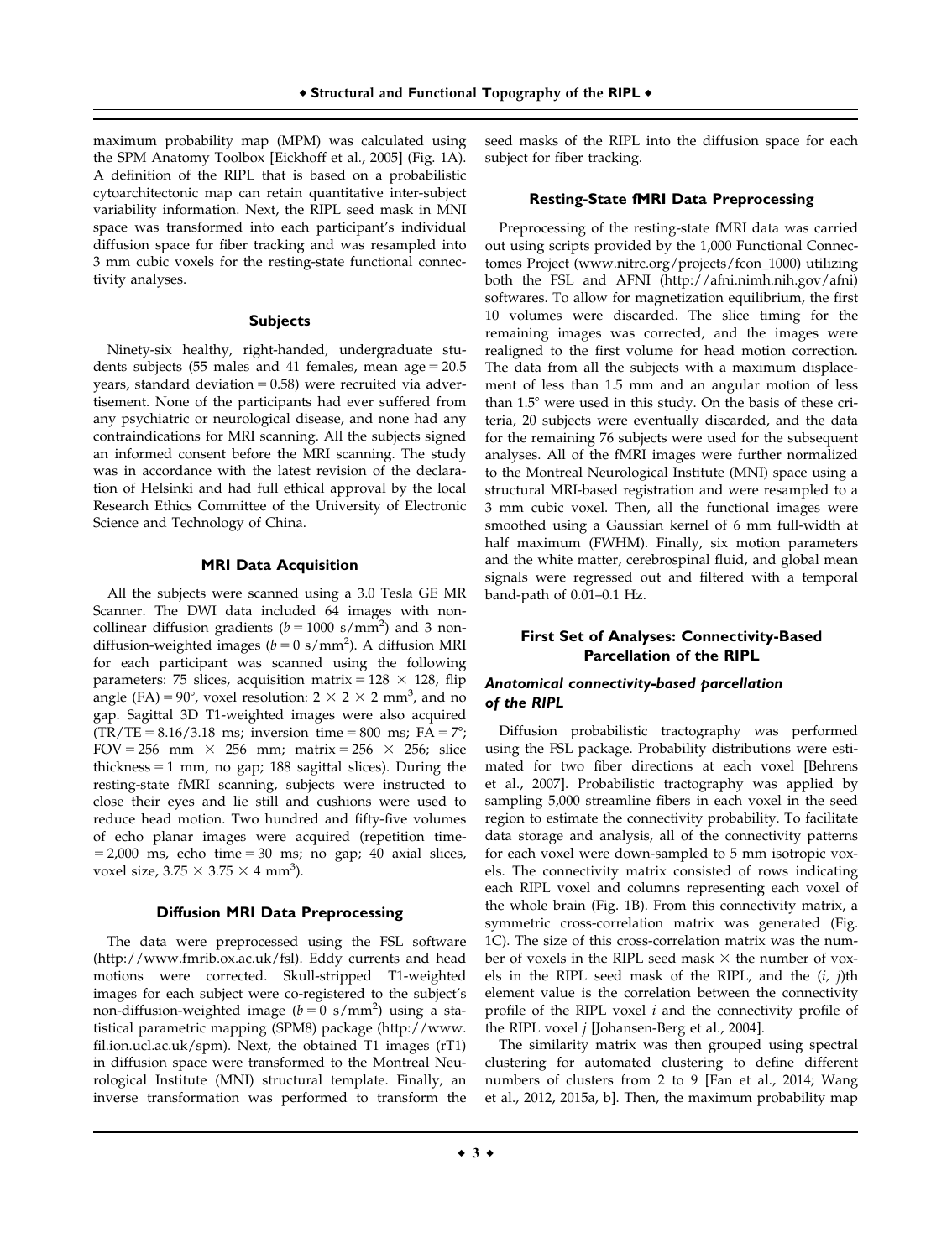

#### **Figure 1.**

Overall flowchart of this study. A. The right inferior parietal lobule (RIPL) mask was defined by probabilistic cytoarchitectonic maps using SPM Anatomy toolbox. B. Probabilistic tractography was performed from each voxel in the seed area and yielded a connectivity matrix between all voxels in the seed mask and each brain voxel. C. These anatomical connectivity matrices were then used to generate a symmetric cross-correlation matrix, which was then segmented for automated clustering to define different clusters/subregions. D. The overlap degree was calculated across all the subjects' parcellations at each cluster solution. E. The resting-state functional connectivity (RSFC) between each voxel in the seed area and each brain voxel was calculated to obtain a functional connectivity matrix. F. These RSFC matrices were then used to calculate a symmetric cross-correlation matrix using eta2. G. The overlap degree across all the subjects' parcellations at each cluster solution was computed to obtain the optimal number of clusters. H. The overlap degree between the maximum probability maps (MPM) yielded by anatomical and RSFC based parcellations was calculated and used to provide a complementary

reference for determining the number of clusters. I. Statistical tests were used to detect significant overlap between the structural and functional connectivity-based parcellations of the RIPL. The negative logarithm of the statistical P-values was calculated and the biggest negative logarithm of the P-values was considered to be the optimal overlap across all the subjects. J. Anatomical and RSFC patterns-based parcellation approached were used separately to define the subregions. In this way the optimal five-way parcellation of the RIPL and the MPM for each subregion were calculated. The overlap of the MPMs yielded by the anatomical and RSFC-based parcellations was obtained and used to guide the subsequent analyses. K. The anatomical, RSFC, and task-related coactivation patterns for each RIPL subregion were mapped to identify the cortical network in which each subregion participated. L. A functional characterization, obtained using a meta-analysis of data from the BrainMap database, was used to determine the main functions for each RIPL subregion. [Color figure can be viewed in the online issue, which is available at [wileyonlinelibrary.](http://wileyonlinelibrary.com) [com.](http://wileyonlinelibrary.com)]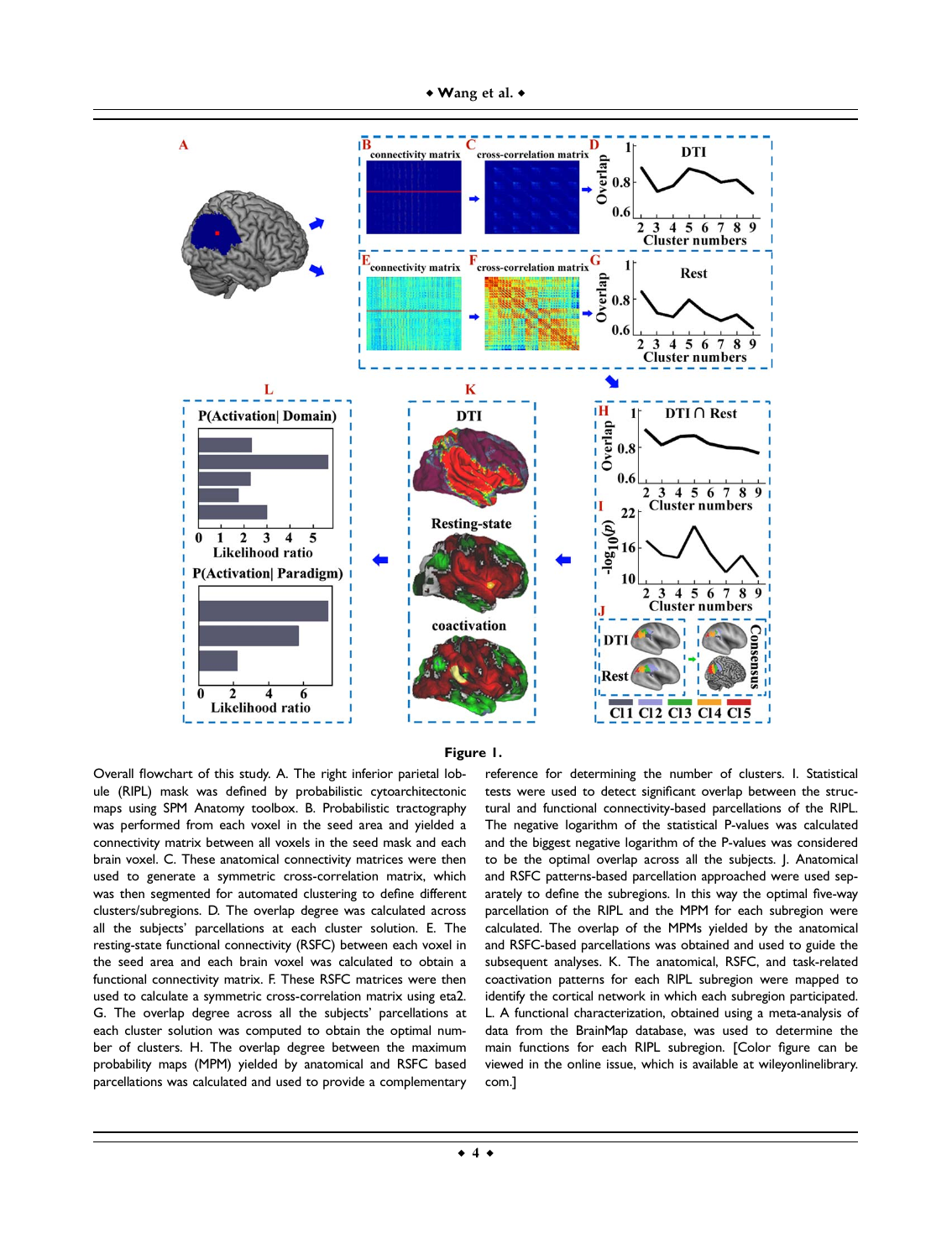was created for each solution across all the subjects. To calculate the maximum probability map, we transformed each individual parcellation result from the diffusion space to the MNI152 template in MNI space. The maximum probability map, which used all the subjects' parcellation results in MNI space, was calculated by assigning each voxel of the reference space to the area in which it was most likely to be located. If two areas showed the same probability at a particular voxel, this voxel was assigned to the area with the higher average probabilities of the 26 voxels directly adjacent [Eickhoff et al., 2005; Wang et al., 2012].

#### Functional connectivity-based parcellation

To explore whether the RIPL has similarities between its structural and its functional topographies, we utilized resting-state functional connectivity patterns to subdivide the RIPL into different subregions. First, the RIPL seed masks were resampled into 3 mm cubic voxels, and the functional connections, computed using Pearson correlation coefficients between each voxel in the seed area and the other voxels in the rest of the brain, were calculated for each subject. Then, these functional connectivity maps were converted to z-score maps using the Fisher z transform (Fig. 1E). The similarity between the functional connectivity maps for every pair of voxels within the RIPL was computed using  $eta^2$  [Cohen et al., 2008; Kelly et al., 2012; Nebel et al., 2012; Wang et al., 2015b]. This resulted in a correlation matrix in which the elements were the fraction of the variance in one functional connectivity map that was accounted for by the variance in a second functional connectivity map (Fig. 1F). The cross-correlation matrix was permutated using a spectral clustering method to parcellate the RIPL into 2–9 subregions [Fan et al., 2014; Wang et al., 2012, 2015a, b]. Next, the maximum probability map was created for each solution across all the subjects.

eta<sup>2</sup> = 1 - 
$$
\frac{SS_{within}}{SS_{combined}}
$$
 = 1 -  $\frac{\sum_{i=1}^{n} (a_i - m_i)^2 + (b_i - m_i)^2}{\sum_{i=1}^{n} (a_i - \bar{M})^2 + (b_i - \bar{M})^2}$ 

where,  $a_i$  and  $b_i$  are the values at position i in the functional connectivity maps  $a$  and  $b$ , respectively,  $m_i$  is the mean value of the two functional connectivity maps at position i, and  $\overline{M}$  is the grand mean across all locations in both correlation maps.

#### Determining the number of clusters

In this study, we used the generalized Dice coefficient as an index to determine the final number of clusters [Dice, 1945; Wang et al., 2015b]. The maximum consistency across all the subjects' parcellation results obtained from the anatomical or resting-state functional connectivity patterns was set as the optimal number of clusters. In

addition, we calculated the overlap degree between the maximum probability maps yielded by an anatomical or resting-state functional connectivity-based parcellation to provide the results of a complementary method as a reference for determining the number of clusters.

$$
Dice coefficient = \frac{A \cap B}{A \cup B}
$$

In addition, we used a statistical analysis to determine the amount of significant overlap between the structural and functional connectivity-based parcellations of the RIPL. The main procedures were as follows: First, we registered the structural connectivity-based parcellation results for the RIPL in diffusion space to the standard MNI space. Then, we re-sampled the structural connectivity and functional connectivity-based parcellation results into 1 mm cubic voxels. Next, we calculated the degree of overlap between the structural and functional connectivity-based parcellations of the RIPL in each subject. Subsequently, a one-sample t-test was used to determine the significance and a P-value was obtained. Finally, the negative logarithm of the P-values was calculated to detect the significance, and the biggest negative logarithm of the P-value was considered to be the optimal overlap across all the subjects. The optimal solution for RIPL was used to guide the further analyses.

# **Second Set of Analyses: Connectivity and Functional Characterization of the RIPL Subregions**

#### Whole brain structural connectivity patterns

To investigate the relationship between structure and function, we mapped the whole brain structural, restingstate functional, and task-related coactivation patterns for each of the derived clusters (Fig. 1K). To map the whole brain anatomical connectivity pattern of each subregion of the RIPL, we transformed the seed masks to diffusion space and used Probtracking [Behrens et al., 2003] to obtain the connectivity probability between each subregion of the RIPL and all the other voxels in the brain. We drew 5,000 samples from the connectivity distribution for each voxel and calculated the connection probability for each voxel. Finally, we transformed the identified fiber tracts into MNI space and averaged all the connection probability maps to obtain a mean probability connectivity map for each subregion.

#### Whole brain resting-state functional connectivity

To determine the whole brain resting-state functional connectivity (RSFC) patterns for each subregion, we first resampled the subregions to 3 mm cubic voxels in MNI space. In the current study, the FC was defined by the correlations between the time series. The Pearson correlation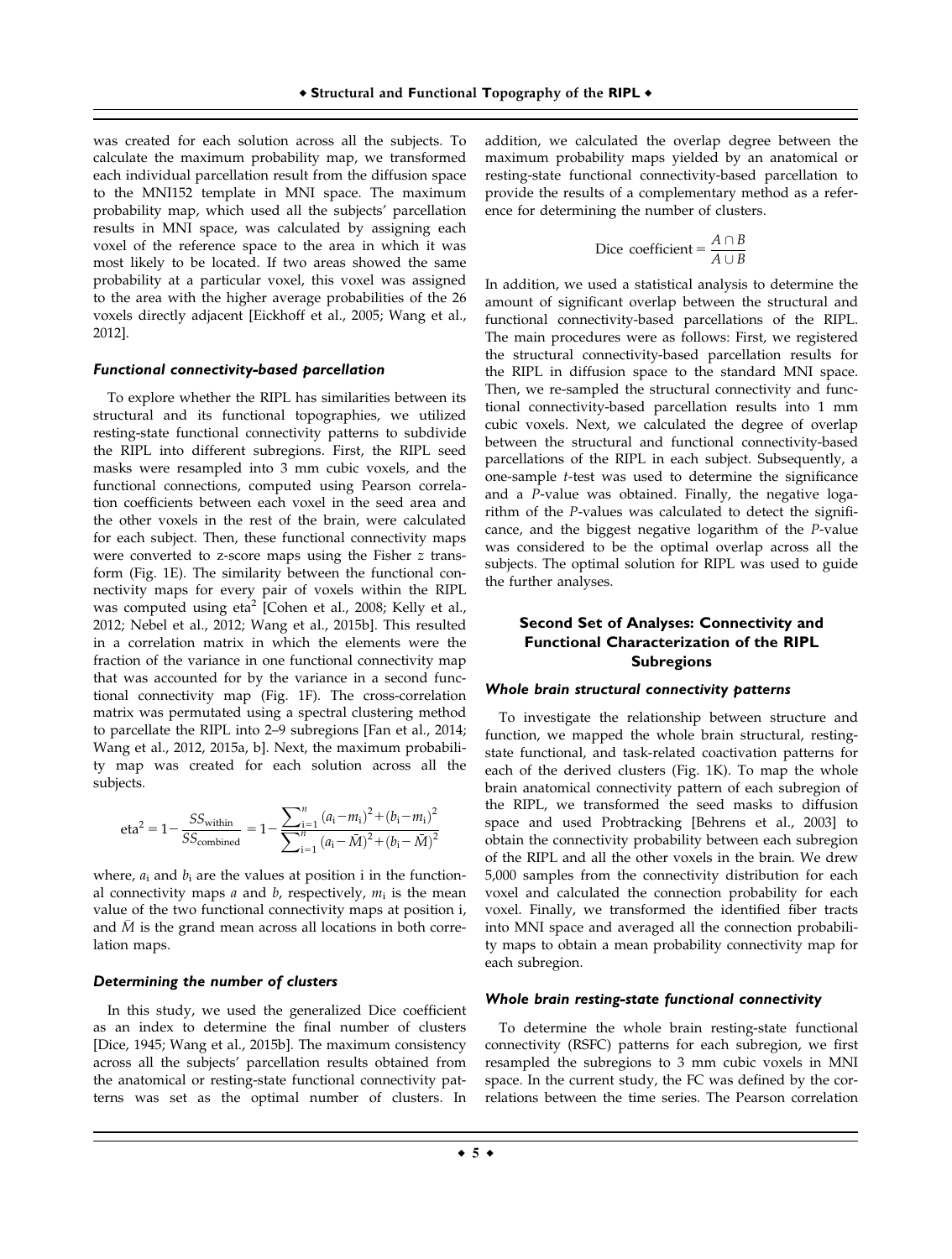coefficients between the mean time series for each seed region and the mean time series for each voxel of the whole brain were calculated for each subject and then converted to z values using Fisher's z transformation to improve normality. Then each individual's z-values were entered into a random effects one-sample t-test in a voxelwise manner to determine the regions that showed significant correlations with the seed region. Finally, the functional connectivity map was thresholded at a cluster-level FWE-corrected threshold of  $P < 0.05$  (cluster-forming threshold at voxel-level  $P < 0.001$ )

#### Whole brain coactivation connectivity

The task-dependent co-activated functional connectivity of each subregion was mapped using a structure-based meta-analysis and meta-analytic connectivity modeling (MACM) approach [Eickhoff et al., 2010; Laird et al., 2013; Robinson et al., 2010]. The data was obtained from the BrainMap database and included the data that had at least one focus of activation in a particular connectivity-based parcellation-yielded subregion. Structure-based meta-analyses are based on the co-occurrence of spatially separate neurophysiological events. The main procedures of the MACM analyses were as follows. First, we retrieved for each of the subregions yielded by a tractography-based parcellation all of the studies from the BrainMap database that reported activation within that particular subregion. Note that we considered all eligible BrainMap experiments because any pre-selection based on taxonomic categories would have constituted a strong a priori hypothesis about how brain networks are organized. However, how well psychological constructs, such as emotion and cognition, map regional brain responses is unclear. In other words, the experiments we used were defined purely based on location not by the type of experiment or the contrast they probed in yielding unbiased maps of whole-brain co-activations. In turn, the subsequent functional characterization then probed the types of the paradigm classes and behavioral domains that were featured by the experiments that activated each subregion. Then, an activation likelihood estimation (ALE) meta-analysis was performed on the obtained experiments, and statistical inference calculations were done to establish which brain regions were significantly coactivated with a particular subregion of the RIPL. The key idea behind ALE is to treat the foci reported in the associated experiments not as single points but as centers for 3D Gaussian probability distributions that reflect the spatial uncertainty associated with neuroimaging results. For each experiment, the probability distributions for all the reported foci were then combined into a modeled activation (MA) map for that particular experiment. The voxel-wise union of these MA (modeled activation) values for all the experiments associated with a particular seed voxel then yielded an ALE score for each voxel of the brain that describes the co-activation probability of that particular location with the current seed voxel. No

threshold was applied to retain the complete pattern of coactivation likelihood [Eickhoff et al., 2009]. The ALE score for the MACM analysis of each cluster was compared with a null-distribution that reflected a random spatial association between experiments with a fixed withinexperiment distribution of foci [Eickhoff et al., 2009]. This random-effects inference assesses the above-chance convergence between experiments rather than the clustering of foci within a particular experiment. The observed ALE scores from the actual meta-analysis of the experiments activated within a particular subregion were then tested against the ALE scores obtained under this nulldistribution, yielding a P-value based on the proportion of the equal or higher random values [Eickhoff et al., 2012]. These non-parametric P-values were converted to z-scores and thresholded at  $P < 0.05$  (cluster-level FWE-corrected, cluster-forming threshold at voxel-level  $P < 0.001$ ).

#### Overlap and specific networks

We mapped the overlap networks formed by overlapping the RSFC and coactivation networks. To calculate the overlap network shared by the whole brain RSFC patterns and the coactivation patterns for each subregion, we initially computed whole brain RSFC and task-related coactivation networks for each RIPL subregion, as described above. Next, both the coactivation and the RSFC maps were thresholded at a FWE-corrected cluster-level threshold of  $P < 0.05$  (cluster-forming threshold at a voxel-level  $P < 0.001$ ). Finally, a conjunction analysis (i.e., the intersection connectivity analysis) was performed to calculate the overlap between the two networks for each subregion.

In addition, we mapped the specific overlap networks for each subregion to reveal the unique RSFC and taskdependent coactivation patterns. The specific networks were the brain areas that were significantly more coupled with a given subregion than with any of the others.

# Functional characterization: behavioral domain analysis

The functional characterization of the connectivity-based parcellation-yielded subregions was used to identify the main functions for each subregion based on analyses of the behavioral domains and paradigm classes in the Brain-Map database (Fig. 1L). The behavioral domain analysis results included five behavioral domains (Action, Cognition, Emotion, Interoception, and Perception) and 51 behavioral sub-domains. Paradigm class analyses primarily categorize the specific task employed. A functional characterization of each subregion yielded by the connectivity-based parcellation was determined using forward inferences [Bzdok et al., 2013; Cieslik et al., 2013; Clos et al., 2013; Rottschy et al., 2013]. Forward inference represents the probability of observing activity in a brain region given knowledge about psychological processes. Based on the forward inference approach, a subregion's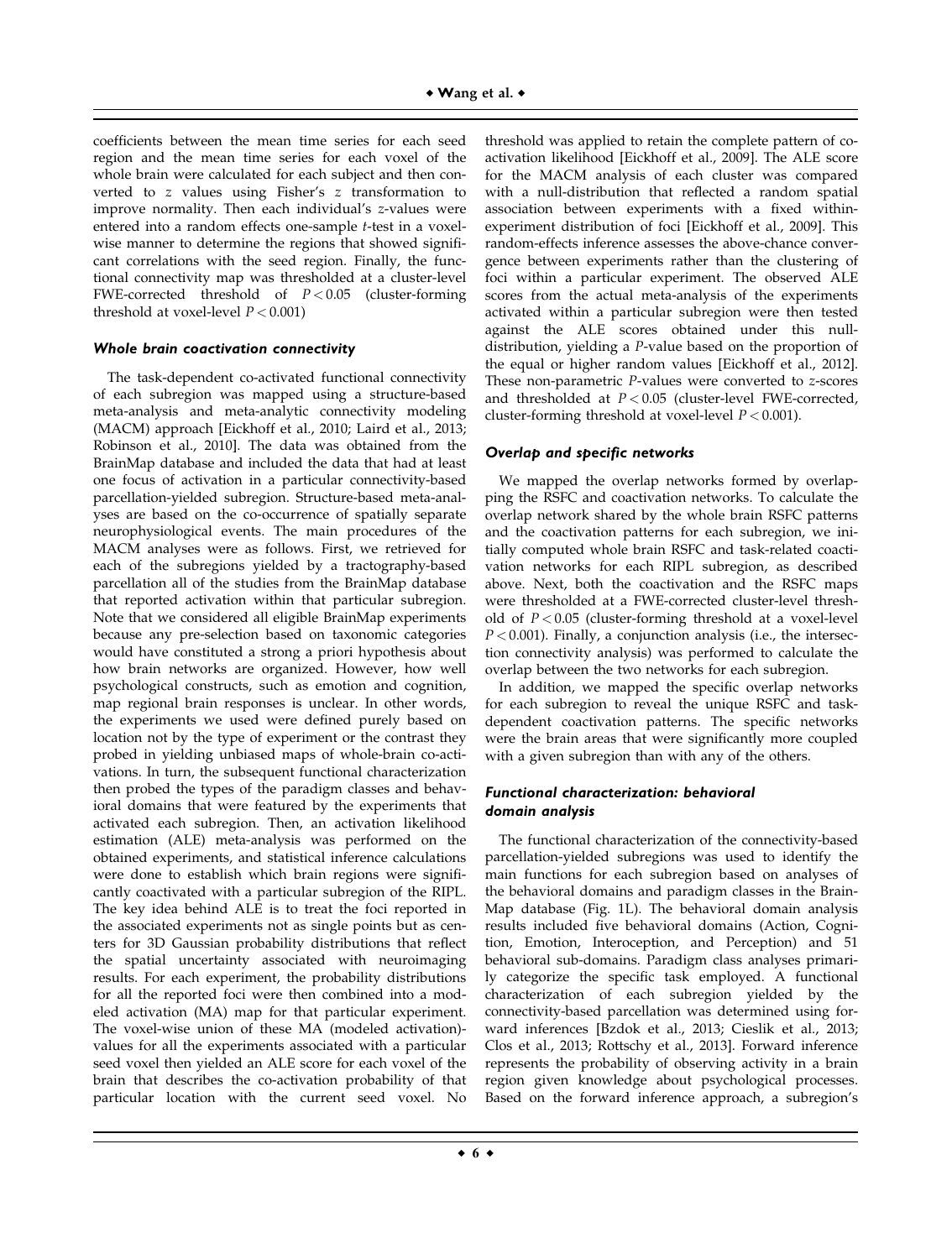functional profile was determined by identifying the taxonomic labels (domains or subdomains) for which the probability of finding activation in a specific subregion was significantly higher than the overall chance (across the entire database) of finding activation in that particular subregion. The significance was established using a binomial test ( $P < 0.05$  corrected for multiple comparisons using the false discovery rate [FDR] method) [Eickhoff et al., 2011].

#### **RESULTS**

# **First Set of Analyses: Connectivity-Based Parcellation of the RIPL**

# Correspondence between the structural and functional topographies of the RIPL

In this study, we tested whether similar anatomical and functional connectivity patterns could reveal corresponding similarities in the structural and functional topographies of the RIPL using a connectivity-based parcellation approach. The overall approach of the study is shown in Figure 1. The maximum consistency across all the subjects' parcellation results obtained from the anatomical or resting-state functional connectivity patterns identified the optimal five subregions of RIPL (Fig. 1D,G). In addition, the overlap degree between the maximum probability maps yielded by an anatomical or resting-state functional connectivity-based parcellation also identified the optimal five-way parcellation of RIPL (Fig. 1H), and the subsequent statistical test for the overlap across all the subjects also revealed that the five-way parcellation of the RIPL was the optimal one  $(P_{k=2} = 2.0883 \times 10^{-18}, P_{k=3} < 9.3180 \times 10^{-14}$ ,  $P_{k=4} < 2.0487 \times 10^{-15}$ ,  $P_{k=5} < 3.2635 \times 10^{-22}$ ,  $P_{k=6} <$ 6.9076  $\times$  10<sup>-16</sup>,  $P_{k=7}$  < 7.4746  $\times$  10<sup>-12</sup>,  $P_{k=8}$  < 5.1004  $\times$  $10^{-14}$ ,  $P_{k=9} < 3.6401 \times 10^{-13}$ ) (Fig. 1I). These analyses revealed a five-way parcellation of the RIPL as the optimal solution, which was used to guide the further analyses (Fig. 1J). The anatomical and functional topographies of the RIPL were found to be consistent with the cytoarchitectonic maps of this area by calculating the overlap degree between each RIPL subregion yielded by the connectivity-based parcellation and each cytoarchitectonic subregion (Fig. 2). The consensus of the RIPL parcellation results was: The most anterior clusters were Cluster 1 (gray/Cl1) and Cluster 2 (light blue/Cl2), which were posterior to the postcentral sulcus. Cluster 1 was ventral to Cluster 2 and corresponded to the cytoarchitectonically defined area PFcm [Caspers et al., 2008] (Fig. 2), whereas the dorsal Cluster 2 was similar in location to the cytoarchitectonically defined area PFt [Caspers et al., 2008] (Fig. 2). Cluster 3 (dark green/Cl3) was posterior to Cluster 2 and resembled area PFm [Caspers et al., 2008], as defined by cytoarchitecture (Fig. 2). Cluster 4 (green/Cl4) was located on the anterior AG and was similar in location to the cytoarchitectonically defined area PGa [Caspers et al., 2008] (Fig. 2). The most posterior cluster in the RIPL was Cluster 5 (red/Cl5), which resembled



Overlap between the RIPL subregions defined using a connectivity-based parcellation and cytoarchitecture. The quantitative overlap between the overlap of each subregion yielded by anatomical connectivity and the RSFC-based parcellation and each cytoarchitectonic subregion of RIPL was computed. [Color figure can be viewed in the online issue, which is available at [wileyonlinelibrary.com](http://wileyonlinelibrary.com).]

cytoarchitectonic subdivision PGp [Caspers et al., 2008] (Fig. 2). Furthermore, the consensus structural and functional topographies of the RIPL were also consistent with a previous anatomical connectivity patterns-based parcellation of the right parietal cortex, which also identified five RIPL subregions arranged rostrally to caudally [Mars et al., 2011].

# **Second Set of Analyses: Connectivity and Functional Characterization of the RIPL Subregions**

#### Whole brain anatomical connectivity

The whole brain structural connectivity patterns of each subregion of the RIPL were mapped using probabilistic tracking (Fig. 3B). In addition, we randomly selected five subjects' tracking results in individual diffusion space and displayed them on the individual diffusion images (Supporting Information Fig. S1). For the first subregion (Cl1), the primary anatomical connections were found in the bilateral parietal opercula, superior and middle temporal gyri, inferior frontal gyrus, insula, caudate, superior parietal lobule, and thalamus via the corpus callosum (CC), corticospinal tract (CST), superior longitudinal fasciculus (SLF) III, and extreme capsule (EmC) [Makris et al., 2005; Makris and Pandya, 2009]. The structural connectivity patterns of Cl2 were found to primarily connect to the superior parietal lobule, postcentral gyrus, inferior frontal gyrus, insula, ventral and dorsal premotor cortex, superior temporal gyrus, posterior middle temporal gyrus, inferior temporal gyrus, caudate, and thalamus through the SLFII,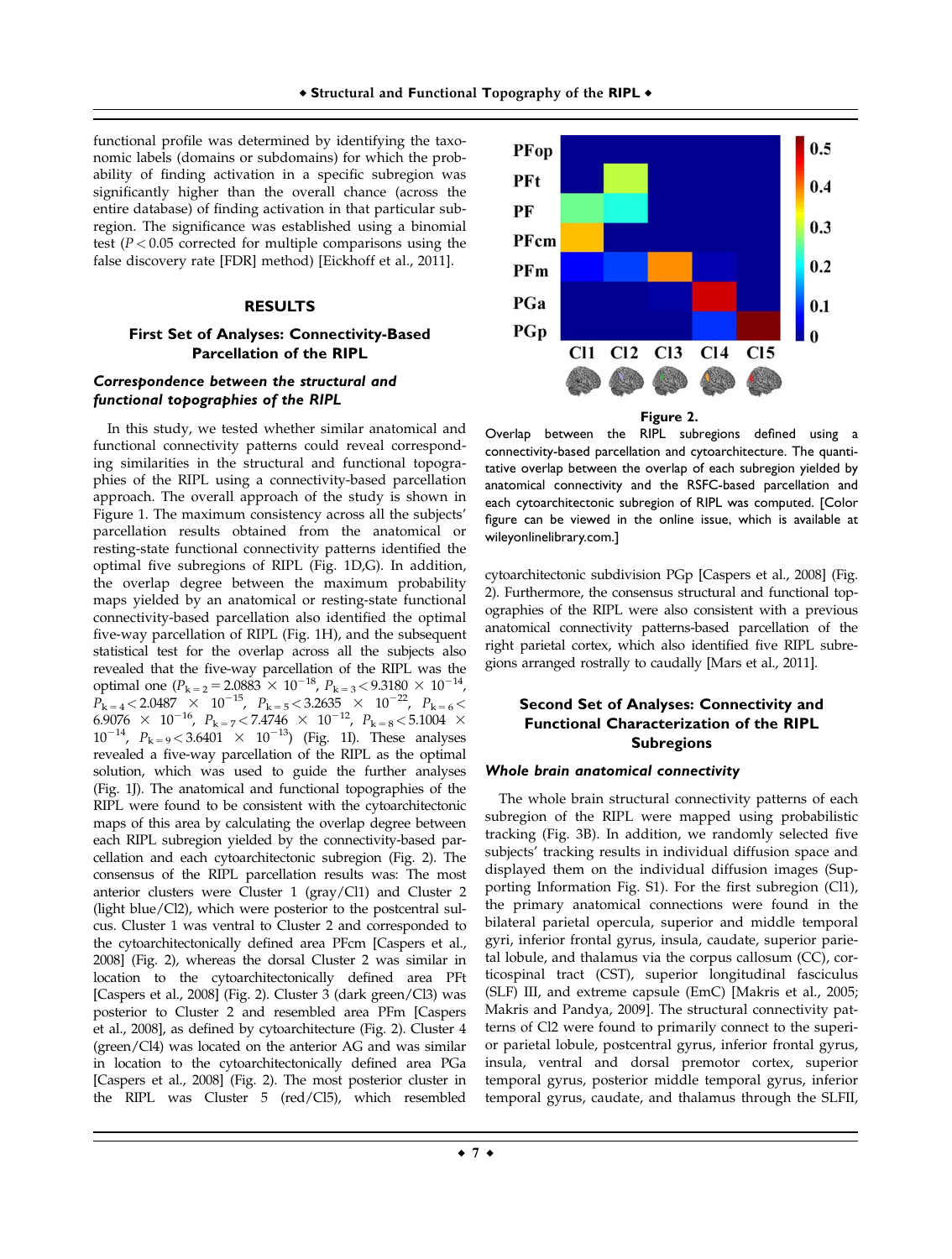

# **Figure 3.**

Whole brain anatomical, resting-state functional, and coactivation connectivity patterns for each subregion of the right inferior parietal lobule (RIPL). A. Each subregion of the RIPL was overlaid on the structural template. B. Whole brain population maps of the probabilistic tractography results of each subregion of the RIPL. The main tract pathways include the superior longitudinal fasciculus (SLF), extreme capsule (EmC), corticospinal tract (CST), and corpus callosum (CC). C. Whole brain restingstate functional connectivity patterns for each cluster were

obtained using one sample t-tests (thresholded at  $P < 0.05$ , cluster-level FWE-corrected, cluster-forming threshold at voxellevel  $P < 0.001$ ). D. The whole brain coactivation connectivity pattern for each subregion of the RIPL was obtained using metaanalytical connectivity modeling (MACM) analyses (thresholded at  $P < 0.05$ , cluster-level FWE-corrected, cluster-forming threshold at voxel-level P < 0.001). [Color figure can be viewed in the online issue, which is available at [wileyonlinelibrary.com.](http://wileyonlinelibrary.com)]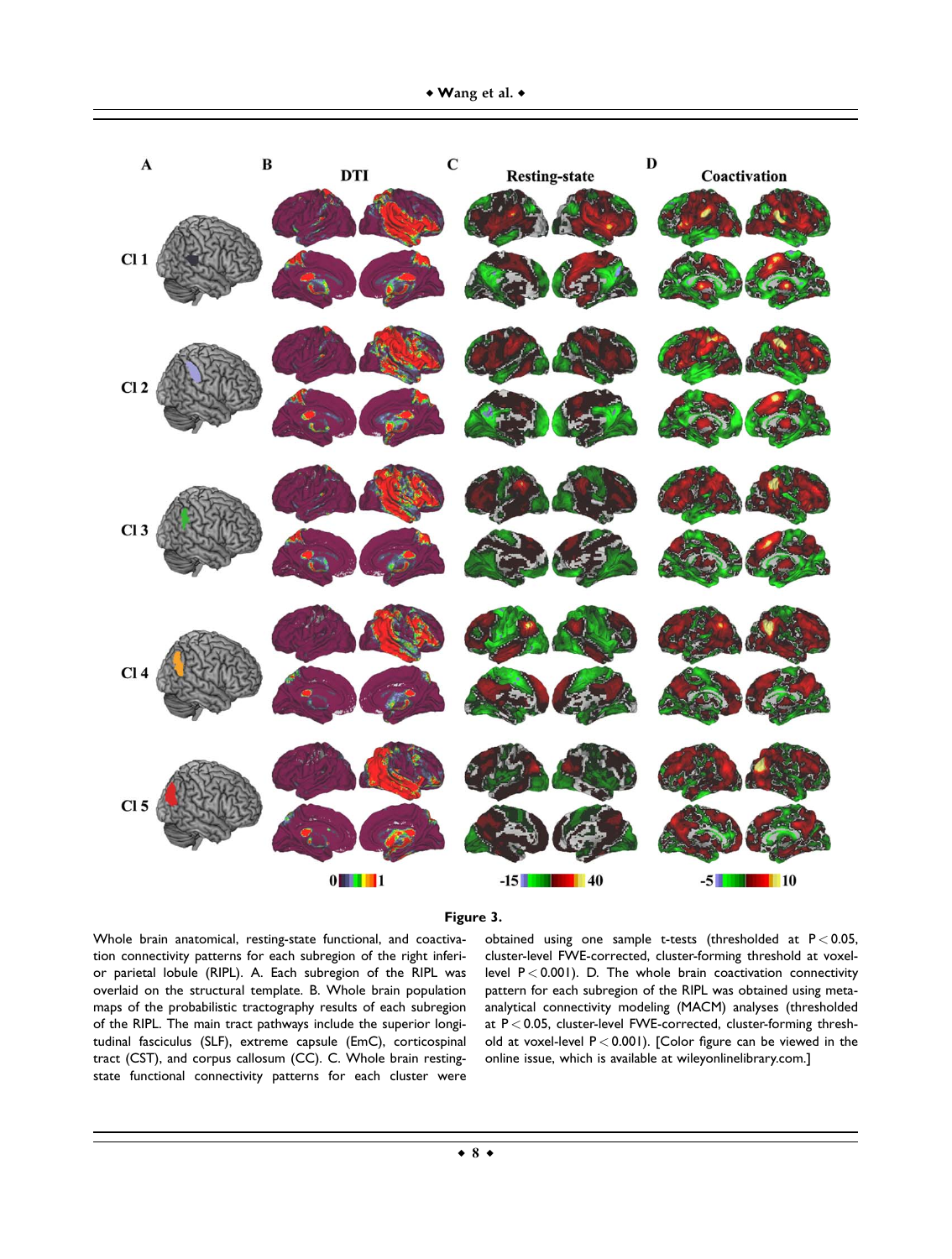SLFIII, EmC, inferior longitudinal fascicules (ILF), CC, and CST. Cl3 primarily connected with the inferior frontal gyrus, insula, superior parietal lobule, postcentral gyrus, ventral and dorsal premotor cortices, middle frontal gyrus, posterior middle temporal gyrus, inferior temporal gyrus, caudate, and thalamus. The connectivity patterns of Cl4 were mainly with the inferior and middle frontal gyri, anterior insula, posterior middle temporal gyrus, inferior temporal gyrus, caudate, and thalamus via the ILF, SLFII, SLFIII, and CST. The most posterior subregion, Cl5, predominantly connected with the superior, middle, and inferior temporal gyri, superior and middle frontal gyri, insula, caudate, and thalamus via the ILF, SLFI, SLFII and CST.

#### Whole brain resting-state functional connectivity

The whole brain resting-state functional connectivity of each subregion identified by connectivity-based parcellation was mapped to reveal its intrinsic functional organization (Fig. 3C). The resting-state functional connectivity patterns of the RIPL subregions were very similar to those of the structural connectivity patterns. For Cl1, the primary functional connections were found to be with the bilateral inferior frontal gyrus, anterior middle frontal gyrus, insula, precentral and postcentral gyri, superior temporal gyrus, posterior middle temporal gyrus, supplementary motor area, anterior cingulate cortex, caudate, and thalamus. Cl2 was primarily correlated with the bilateral inferior and middle frontal gyri, postcentral and precentral gyri, posterior middle and inferior temporal gyri, supplementary motor area, anterior cingulate cortex, caudate, and thalamus. Cl3 was primarily functionally connected with the superior, middle, and inferior frontal gyri, medial anterior frontal cortex, anterior and posterior cingulate cortex, and thalamus. The functionally correlated brain areas for Cl4 were in default mode network-related areas including the dorsolateral prefrontal cortex, anterior temporal gyrus, precuneus, and medial prefrontal cortex. Cl5 mainly connected with the superior and middle frontal gyri, frontal pole, inferior temporal gyrus, medial frontal cortex, precuneus, thalamus, and parahippocampus.

#### Whole brain coactivation connectivity

The whole brain coactivation connectivity pattern for each subregion was obtained using meta-analysis connectivity modeling (MACM). The coactivation connectivity pattern for each subregion was very similar with each resting-state functional connectivity pattern (Fig. 3D). For Cl1, compared with the RSFC patterns, coactivation connectivity was additionally found in the visual cortex. For Cl2, coactivation connectivity was additionally observed in the visual cortex, whereas RSFC was additionally found in the posterior inferior temporal gyrus. Cl3 additionally coactivated with the anterior visual cortex, whereas the RSFC of Cl3 was additionally observed in the middle

cingulate cortex. Coactivated brain areas for Cl4 were additionally found in the visual cortex, inferior and middle frontal gyri, and ventral postcentral gyrus. The extra coactivation brain areas for Cl5 were primarily observed in the anterior occipital gyrus, supplementary motor area, and anterior middle temporal gyrus, whereas additional RSFC was found in the inferior temporal gyrus.

#### Overlap and specific network

We mapped the intersection of the resting-state functional and coactivation connectivity patterns to characterize the correspondence between the resting-state and taskrelated coactivation networks. This intersection was mapped by determining the connectivity shared by both types of networks (Fig. 4B). The conjunct connectivity of subregion 1 (Cl1) was found in the bilateral inferior frontal gyri and insula, right posterior middle temporal gyrus, bilateral supplementary motor area, and right middle cingulate cortex. For Cl2, conjunct connectivity was primarily observed in the bilateral insula, inferior frontal gyrus, posterior inferior frontal sulcus, anterior middle frontal gyrus, superior frontal gyrus, and pre-supplementary motor area. The conjunctions between the two types of connectivity for Cl3 were found in the bilateral middle and inferior frontal gyri, insula, and right pre-supplementary motor area. The overlap between the functional and coactivation connectivity of Cl4 was primarily found in the bilateral middle frontal gyri, pre-supplementary motor area, posterior cingulate gyrus, and right middle temporal gyrus. Conjunct functional and coactivation connectivity for Cl5 was predominantly observed in the left superior and middle frontal gyri and bilateral precuneus.

In addition, we mapped the specific RSFC and coactivation patterns of each RIPL subregion to identify the unique connectivity patterns for each subregion (Fig. 5B). The connections that were specific for Cl1 were found in the bilateral inferior frontal gyri, supplementary motor area, and superior temporal gyrus. Cl2 was specifically connected with the bilateral dorsal premotor cortex. The specific RSFC and coactivation areas for Cl3 were found in the left inferior parietal lobule and right inferior frontal sulcus. Cl4 had specific connections with the precuneus and posterior middle temporal gyrus. Cl5 was specifically connected with the left inferior parietal lobule and frontal eye field.

# Functional characterization: behavioral domain and paradigm analysis

We used quantitative forward inferences on the behavioral domains and paradigm classes to determine the functional organization of each RIPL subregion. The significant activation probabilities within a subregion given a certain taxonomic label (forward inference) were recorded (Fig. 6). Functional characterization revealed that the ventral anterior subregion (Cl1) primarily participated in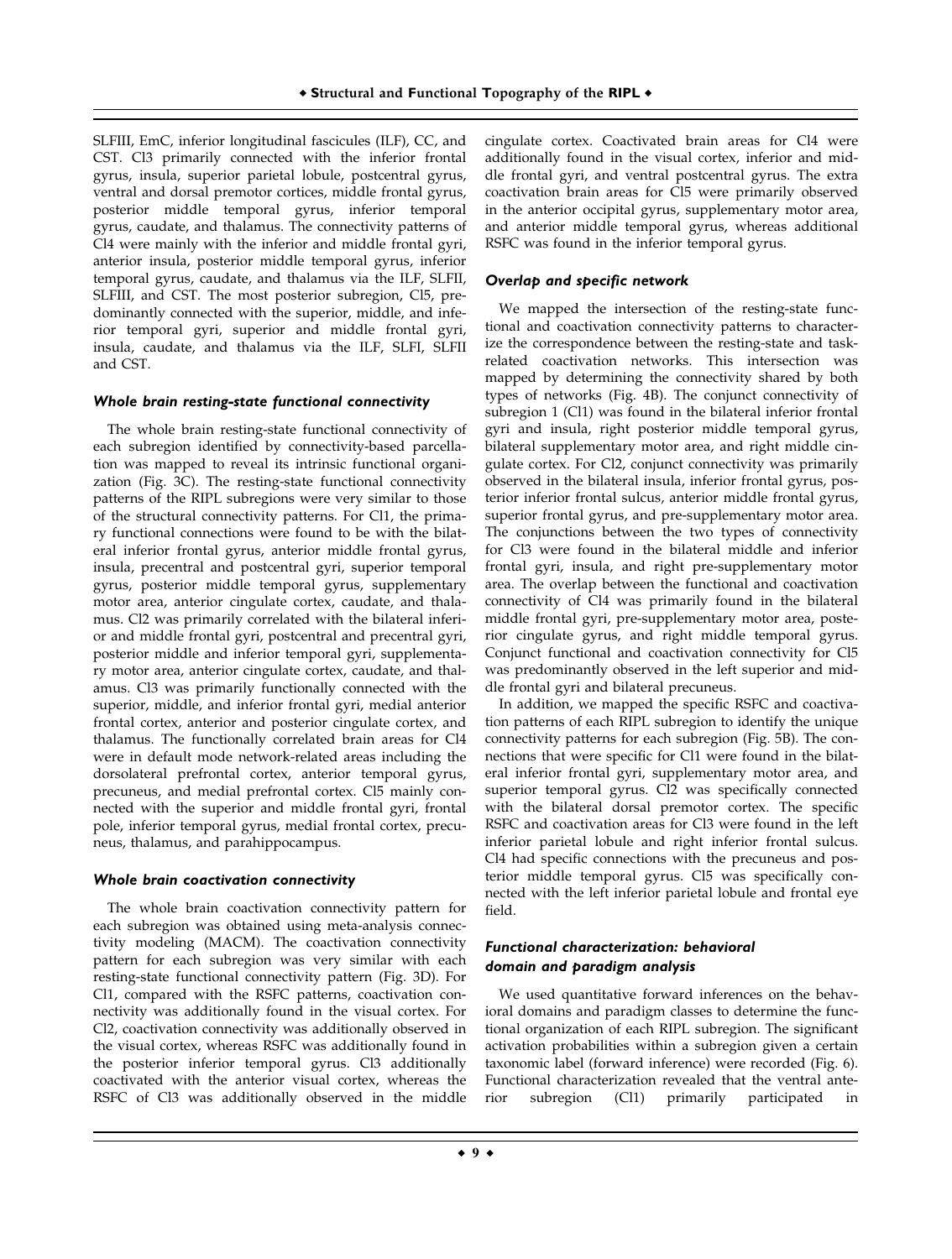

#### **Figure 4.**

Overlapping connectivity between the resting-state functional and coactivation connectivities. A. Each subregion of the RIPL was overlaid on the structural template. B. The intersection connectivity was calculated using the whole brain resting-state functional and coactivation connectivities. We first obtained thresholded (thresholded at  $P < 0.05$ , cluster-level FWE-corrected, cluster-

interoception, emotion, somesthesis, execution, and auditory perception. The dorsal anterior subregion (Cl2) was mainly involved in somesthesis, execution, and tactile processing. The subregion of Cl3 mainly participated in inhibition and attention related processing. The anterior subregion in the AG was Cl4, and its main functions included social cognition and reasoning. The posterior subregion in the AG was Cl5, which primarily participated in spatial cognition and imagined objects or scenes.

# **DISCUSSION**

In our current study, we demonstrated that similar anatomical and functional connectivity patterns can reveal a corresponding topographic architecture of the RIPL. Previous studies have revealed correspondence between large-scale networks defined by resting-state functional connectivity and brain structural connectivity [Greicius et al., 2009; Van den Heuvel et al., 2009]. This correspondence was also reflected in the consistent functional and structural topography of the RIPL. In addition, together with evidence

forming threshold at voxel-level  $P < 0.001$ ) whole brain restingstate functional connectivity and coactivation connectivity maps of each right inferior parietal lobule (RIPL) subregion and then computed the intersection connectivity between the two modalities. [Color figure can be viewed in the online issue, which is available at [wileyonlinelibrary.com.](http://wileyonlinelibrary.com)]

of a strong correspondence between the anatomical and functional networks, our findings supported the hypothesis that the fundamental topographical organization of the brain can be revealed by comparing the results obtained using different connectivity patterns. This means that the fundamental brain architecture can be detected in multiple neuroimaging techniques and that the large-scale connectivity patterns detected by different methods and modalities share a common basis [Kelly et al., 2012; Wang et al., 2015b].

The observed whole brain structural connectivity, restingstate functional connectivity, and coactivation patterns for the RIPL subregions were quite similar across different modalities. The similar connectivity pattern between the anatomical and functional connectivity indicated that the functional networks of the RIPL subregions are implemented by the anatomical connectivity and that neuronal activity reflects direct physical connectivity [Deco et al., 2013; Zhang et al., 2010]. However, some divergence between different types of connectivity patterns was also observed. The observed divergence between the task-independent rest-state and the taskdependent coactivation connectivity may relate to the fundamental differences between the two states. The coactivations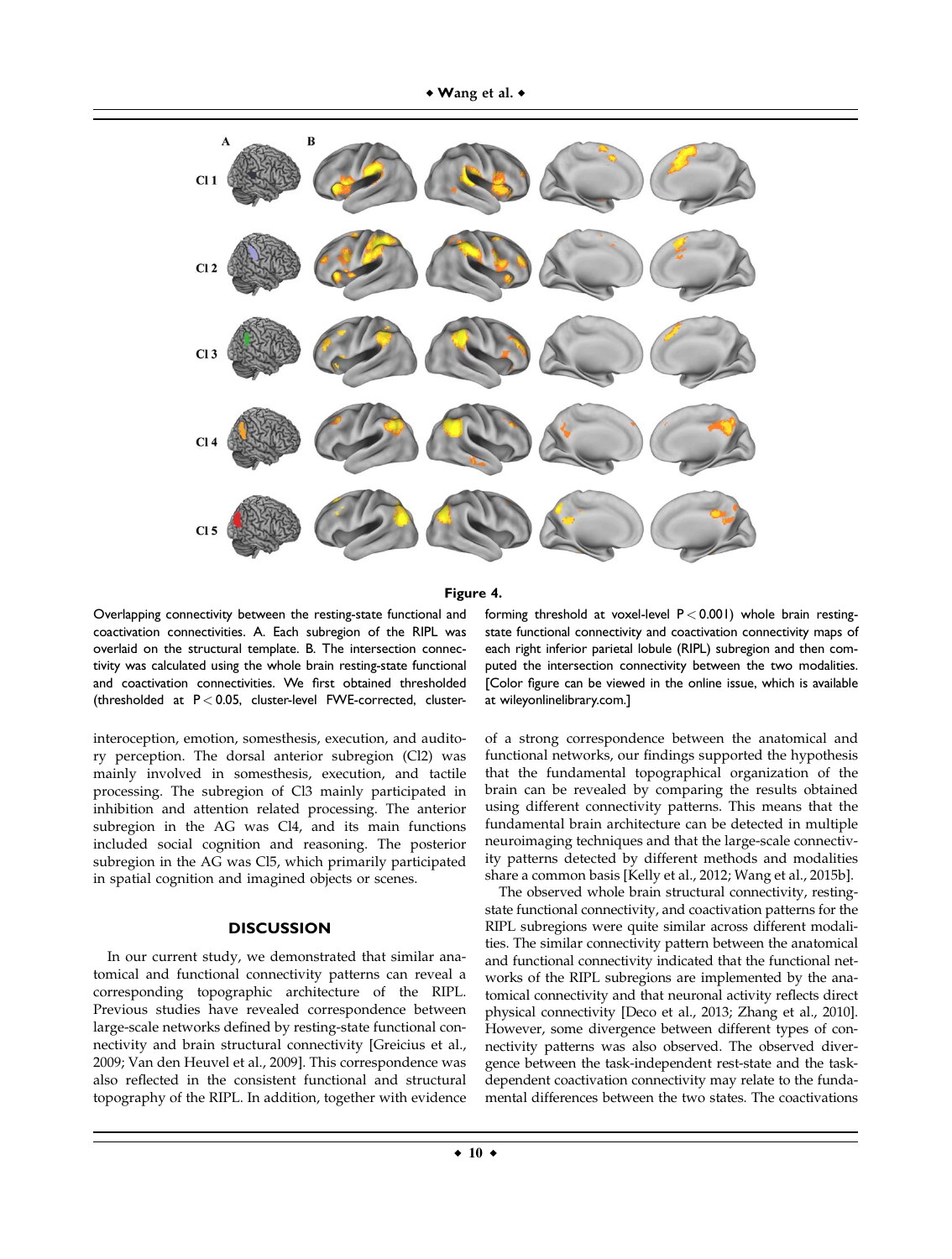

**Figure 5.**

The specific resting-state and coactivation connectivity pattern of each right inferior parietal lobule (RIPL) subregion. A. Each subregion of the RIPL was overlaid on the structural template. B. The brain areas significantly more correlated and coactivated with a given subregions than with any of the other subregions of RIPL. [Color figure can be viewed in the online issue, which is available at [wileyonlinelibrary.com](http://wileyonlinelibrary.com).]

primarily reflect patterns of coordinated activity in response to external task demands in a broad range of tasks, whereas the resting-state functional connectivity mainly reflects spontaneous networks related to self-initiated behavior and, thus, cannot be completely mirrored by coactivation networks [Eickhoff and Grefkes, 2011]. Compared with the amount of divergence between the resting-state functional connectivity and the coactivation patterns, greater differences were found between the anatomical and the functional connectivity patterns, especially in their contralateral hemispheric connections. This great discrepancy may have resulted from an intrinsic limitation of the diffusion MRI technique, which has difficulty tracing long-range connections, especially contralateral hemispheric connections.

Previous anatomical and functional connectivity analyses of the RIPL subregions revealed different connectivity properties [Caspers et al., 2011; Mars et al., 2011]. The anterior subregion that corresponded to the PFop cytoarchitectonic area primarily connected to the ventral premotor area (PMv), whereas the dorsal subregion that corresponded to PFt cytoarchitectonic area mainly connected with dorsolateral prefrontal cortex (dlPFC). The middle subregion, which is similar to the PF defined by cytoarchitecture, was primarily connected to the dlPFC and anterior prefrontal cortex (aPFC). The posterior two subregions in the AG, corresponding to cytoarchitectonic areas PGa and PGp, were primarily connected to the aPFC and parahippocampus (PH). The specific connections patterns for areas PFop and PF were consistent with our specific resting-state functional connectivity and coactivation patterns analyses for the two corresponding areas, Cl1 and Cl3. However, the specific connectivity patterns for the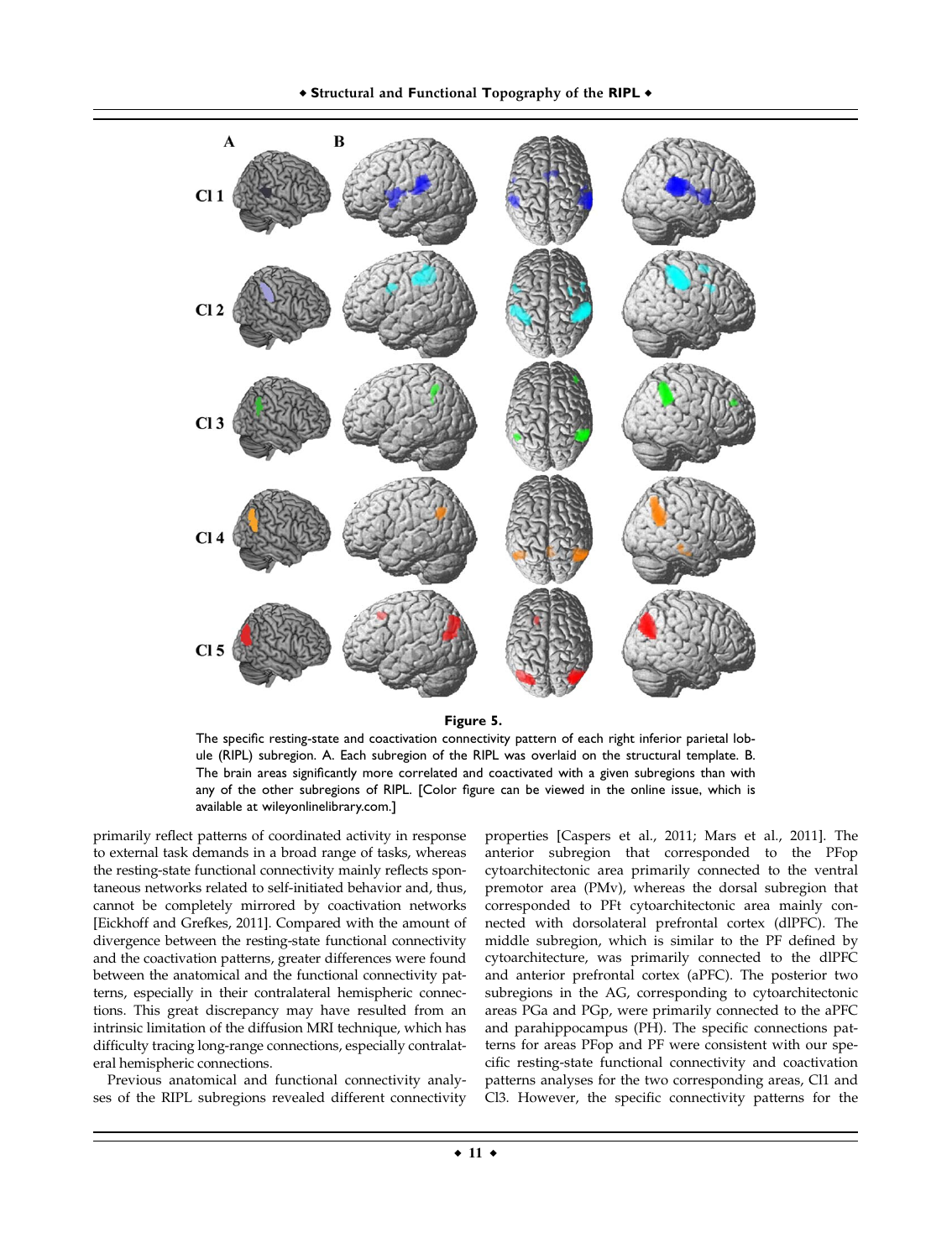



Behavioral domains and paradigm classes for the right inferior parietal lobule (RIPL) subregions. Forward inference was used to determine the functional organization of each subregion. The significant activation probabilities for each subregion with respect to a given domain or paradigm in a cluster are depicted separately. [Color figure can be viewed in the online issue, which is available at [wileyonlinelibrary.com.](http://wileyonlinelibrary.com)]

PFt, PGa, and PGp areas, which approximately corresponded to areas Cl2, Cl4, and Cl5, respectively, in our current study, were different. The specific functional connections for Cl2 were found in the dorsal and ventral premotor cortex. Cl4 and Cl5 were specifically connected to the posterior middle temporal gyrus and the frontal eye field, respectively. The differences in the functional connectivity patterns for areas Cl2, Cl4, and Cl5 (corresponding to

cytoarchitectonic areas PFt, PGa, and PGp, respectively) may have resulted from the different analytic methods. Mars et al. [2011] used a target-to-seed method to calculate the functional connectivity between each target area and each voxel of the whole parietal cortex to identify which parts of the parietal cortex significantly connected with the target area. Thus, the specifically connected brain areas of each RIPL subregion were limited. In contrast, we used a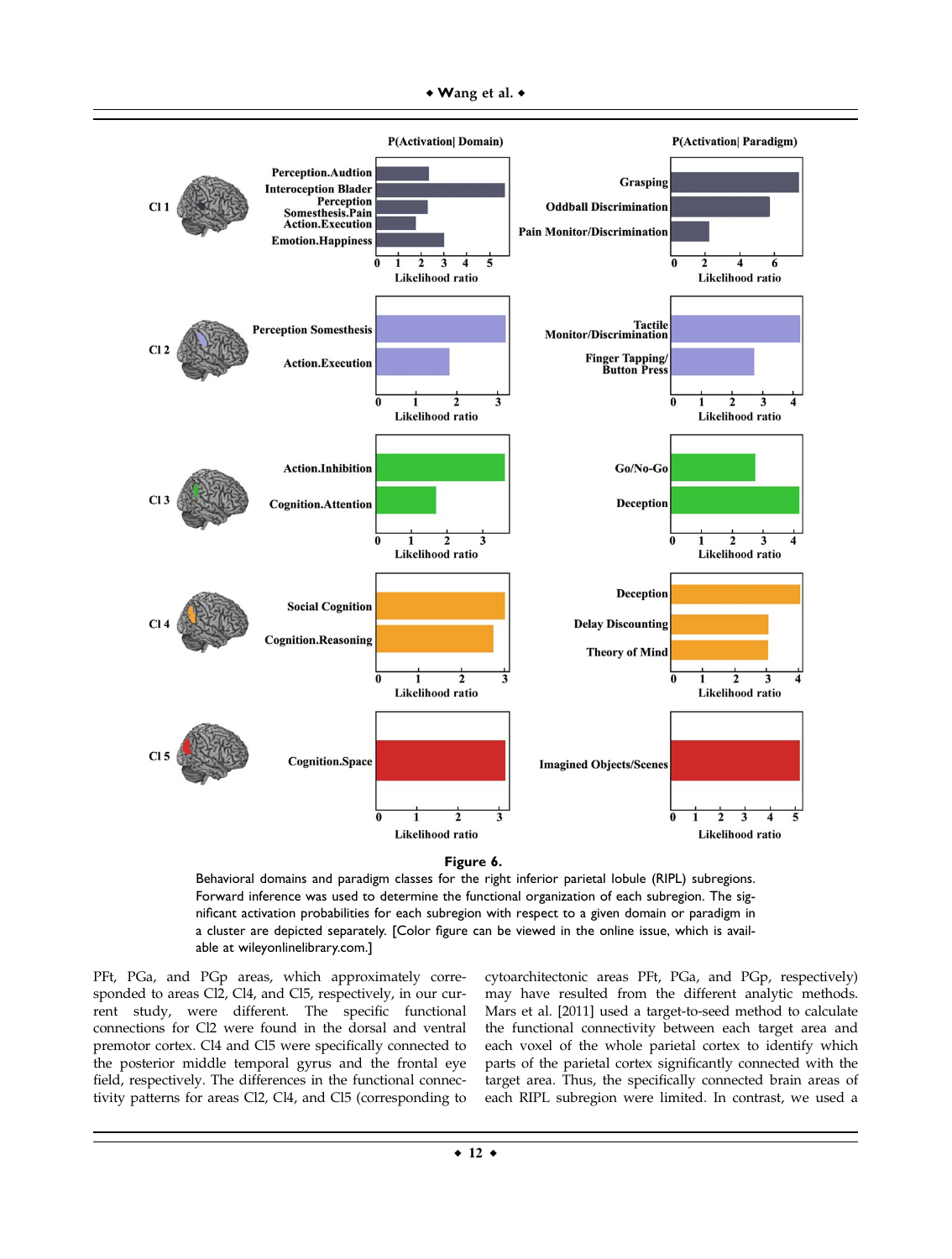seed-to-whole brain method to calculate the whole brain functional connectivity patterns of each RIPL subregion to identify the specific connectivities, which may clarify the specific connectivity patterns for the RIPL subregions throughout the whole brain. In addition, the specific connectivity that we obtained was the result of the intersection between the resting-state functional and the task-related coactivation connectivities for each RIPL subregion. This method, thus, may reduce the number of brain areas which might connect specifically with different RIPL subregions.

The most ventral-rostral Cl1 was found to abut the parietal operculum and temporoparietal junction area. The anatomical location of this cluster suggests that this area may be involved in many cognitive functions. The functional characterization of Cl1 indeed revealed that this area participated in different types of functions, including audition, action, somesthesis, and even emotion. Previous anatomical connectivity analyses indicated that the contralateral corresponding area plays an important role in transferring auditory input to motor output [Catani et al., 2005; Hickok and Poeppel, 2000]. Thus, Cl1 plays an important role in phonological processing and is part of the phonological network [Graves et al., 2010]. In addition, the functional characterization of Cl1 showed that this area is primarily involved in interoception. This finding suggests that Cl1 plays an important role in representations of bodily responses and subjective feeling states [Craig, 2002, 2003; Critchley et al., 2004]. The dorsalanterior Cl2, which primarily corresponds to cytoarchitectonic area PFt, was reported to be involved primarily in action observation and imitation, suggesting that Cl2 may be part of the mirror neuron system [Caspers et al., 2010; Rizzolatti, 2005]. However, the behavioral analyses in our current study indicated that Cl2 participated in somesthesis and execution and, thus, may be mainly involved in directing visually guided action [Frey et al., 2005], a concept which was supported by its specific connectivity patterns with the ventral and dorsal premotor (PMd and PMv) cortex. In addition, the specific connectivity patterns of Cl2 with the PMd and PMv, considering the different functional roles of the PMd and PMv [Tomassini et al., 2007], hinted that this area may be further parcellated into component subregions. The middle subregion of Cl3, which mainly corresponds to the PFm defined by cytoarchitecture, was related to changes in response strategy [Boorman et al., 2009] and exploratory decisions [Daw et al., 2006] in previous fMRI based studies. Cl3 was also shown to be involved in reevaluating conflicting choice options as well as in spatial attention and reorienting tasks [Caspers et al., 2013; Mevorach et al., 2009; Vossel et al., 2006], which were consistent with the findings of the functional characterization using meta-analysis in our current study of this area. Taken together, Cl3 maybe primarily contribute to rule changes during visually guided attention [Corbetta and Shulman, 2002]. The most posterior two subregions are mainly located on the angular gyrus. The

anterior angular subregion was Cl4, which has primarily been considered to participate in the inhibition of inappropriate responses across a variety of go/no-go tasks, unlike the left anterior subregion in the angular area, which has primarily been found to be involved in language processing [Nee et al., 2007; Wager et al., 2005]. However, the meta-analyses in our current study suggested that this area primarily participated in higher cognitive functions, including social cognition and reasoning. This discrepancy may result from our meta-based behavioral analysis approach, which identified the most significant functions associated with this area. However, finding these associations does not mean that this area is not involved in other functions. In addition, the functional characterization of this area in our current study was supported by its specific connectivity with the posterior middle temporal gyrus and precuneus and by the previous theory-of-mind or mentalizing tasks findings that were based on fMRI studies [Gallagher et al., 2000; Mar, 2011; Raine and Yang, 2006; Spreng et al., 2009]. These findings suggested that Cl4 may still be a functionally heterogeneous area which could be further parcellated using high resolution MRI. The most posterior subregion, Cl5, primarily participated in spatial cognition, according to our study. The functional characterization for this area is consistent with previous anatomical connectivity analyses of the corresponding cytoarchitectonic area, PGp, which primarily connected with extrastriatal visual areas for spatial processing [Caspers et al., 2011]. In addition, resting-state functional connectivity and anatomical connectivity analyses of this area revealed that it strongly connects with the parahippocampus and may contribute to spatial navigation [Uddin et al., 2010].

The structural and functional asymmetry of the IPL between the left and the right hemispheres has been documented in many previous studies [Caspers et al., 2006; Gorno-Tempini et al., 2004; Smith et al., 1987; Vesia et al., 2006]. The asymmetric anatomical connectivity patterns of the cytoarchitectonic left and right IPL subregions were also identified using a probabilistic fiber tracking approach [Caspers et al., 2011], which provided a neuroanatomical basis for the functional asymmetry. However, whether the asymmetric connectivity patterns result in different functional topographies for the left and the right IPL is controversial. In our current study, using a connectivity-based parcellation approach, we further demonstrated that asymmetric connectivity patterns can generate differences in the functional topographical architecture of the brain.

Visuospatial attention is controlled by the dorsal and ventral attention network, and the ventral attention network, primarily including the right inferior frontal gyrus and inferior parietal lobule, is largely lateralized to the right hemisphere [Corbetta and Shulman, 2002]. Previous task-based fMRI studies revealed that the angular gyrus is primarily involved in visuospatial attention processing, especially in attention reorientation [Fan et al., 2005; Mort et al., 2003]. More recently, Mars et al. [2012] used an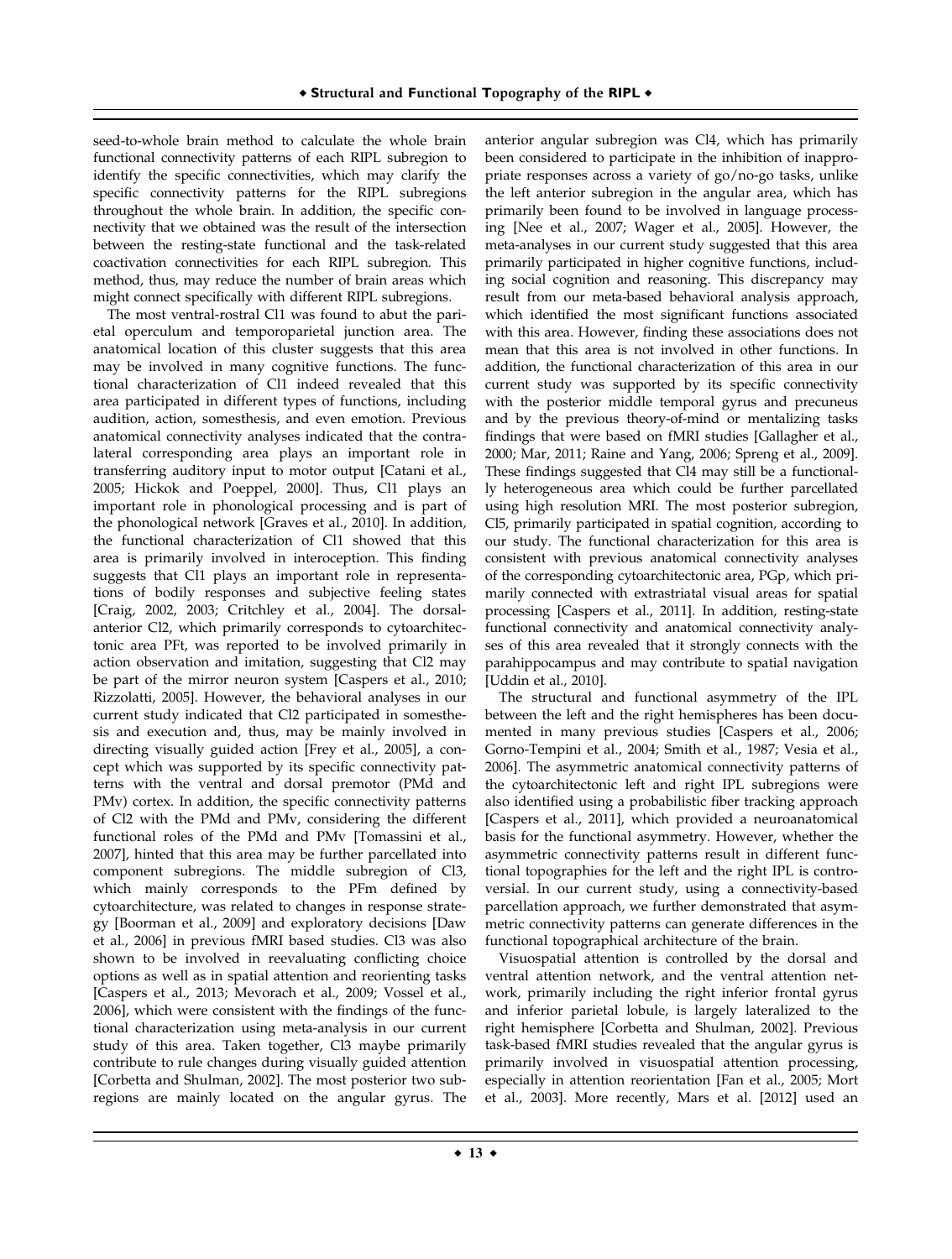anatomical connectivity-based parcellation approach to parcellate the right temporoparietal junction (TPJ) including the IPL, and found that the anterior TPJ, not the IPL that we found, primarily participated in the attention network. The inconsistencies between their findings and ours may have been caused by differences in the analysis methods and/or by inexact anatomical localization. The taskbased fMRI detected the functional activation and revealed the approximately anatomical location. Mars et al. [2012] used a parcellation approach to subdivide the TPJ and resting-state functional connectivity to evaluate the functional network in which each TPJ subregion participated. However, resting-state functional connectivity analyses only identify the network that is involved in the resting state although some studies reported corresponding networks at rest and during tasks [Smith et al., 2009; Wang et al., 2015a,b]. Whether resting-state networks can completely inform task-related networks, especially the task-dependent positive activation network, still needs to be validated. Thus, the inferential ability of resting-state network analyses to elucidate task-related networks also needs to be further confirmed. Furthermore, the ability to reorient attention was tested by comparing invalidly cued with validly cued trials identifying the brain areas related to inhibition control [Thiel et al., 2004]. Thus, the ability to inhibit information plays an important role in reorienting attention. In our current study, we used a structure-based meta-analysis of a number of previous task-related fMRI studies pooled in the BrainMap database to identify the main functions for each subregion. This method can better and more reliably identify the associated functions for a specific brain area. The behavioral domain and paradigm analyses of the IPL subregions revealed that Cl3 primarily participated in inhibition and attention and suggested that Cl3 in the RIPL plays a key role in attention reorientation. Our finding was supported by previous anatomical connectivity analyses, which revealed that the betweenhemispheric asymmetry of the anatomical connections of the IPL with the middle and inferior frontal gyri underlies the lateralization of visuospatial attention [Thiebaut de Schotten et al., 2011; Wu et al., 2016].

There are also limitations to our current study. During the resting-state fMRI data preprocessing, we did not exclude the physiological signals, such as respiration and heart rate, because we did not collect these data during the fMRI scanning. Because these physiological signals can affect the blood-oxygen level dependent (BOLD) signal, the whole brain resting-state functional connectivity (RSFC) pattern may be affected [Chang et al., 2009]. In addition, during the preprocessing of the fMRI data, we regressed out the global mean signal to map the whole brain RSFC patterns. Many previous studies have shown that global mean regression can lead to spurious restingstate functional correlations and false inferences, particularly when comparing groups of participants [Gotts et al., 2013a,b; Saad et al., 2013]. However, regressing out the

global mean signal can also identify stable brain networks, such as the default mode network [Andrews-Hanna et al., 2010; Power et al., 2011]. Thus, whether to regress out the global mean signal for the fMRI data during preprocessing remains controversial. To validate the RSFC patterns for each RIPL subregion and identify the stable functional connectivity patterns, we further mapped the task-related coactivation patterns and overlapped them with the whole brain RSFC patterns for each RIPL subregion. The overlap between the functional connectivity patterns at rest and under task indicated that the resting-state functional connectivity pattern for each subregion is reliable.

In summary, we demonstrated that corresponding topographical architecture of the RIPL can be revealed on the basis of similar anatomical and functional connectivity patterns. The maximum consistent parcellation of the RIPL across different modalities identified five subregions, and this parcellation result was similar to cytoarchitectonical maps and previous anatomical connectivity-based parcellations. The three anterior subregions in the SMG (Cl1, Cl2, and Cl3) resemble the areas PFop, PFt, and PFm defined by cytoarchitecture, respectively. The two posterior subregions resemble the cytoarchitectonic areas PGa and PGp, respectively. Functional characterization of each RIPL subregion revealed that the three anterior subregions Cl1, Cl2, and Cl3 in the SMG primarily participated in execution, somesthesis processing, and action inhibition, respectively, whereas the two posterior subregions (Cl4, Cl5) in the AG were primarily involved in social cognition and spatial cognition, respectively. Furthermore, these functionally different subregions were supported by their distinct structural, resting-state functional, and coactivation connectivity patterns. The cortical connectivity patterns and functional characterization of each subregion may facilitate future RIPL-related clinical and cognitive neuroscience research.

#### **ACKNOWLEDGMENTS**

The authors thank Professors Rhoda E. Perozzi and Edmund F. Perozzi for their help with the use of the English language and for extensive discussions.

#### **REFERENCES**

- Andrews-Hanna JR, Reidler JS, Sepulcre J, Poulin R, Buckner RL (2010): Functional-anatomic fractionation of the brain's default network. Neuron 65:550–562.
- Anwander A, Tittgemeyer M, von Cramon DY, Friederici AD, Knosche TR (2007): Connectivity-based parcellation of broca's area. Cereb Cortex 17:816–825.
- Behrens TE, Johansen-Berg H, Woolrich MW, Smith SM, Wheeler-Kingshott CA, Boulby PA, Barker GJ, Sillery EL, Sheehan K, Ciccarelli O, Thompson AJ, Brady JM, Matthews PM (2003): Non-invasive mapping of connections between human thalamus and cortex using diffusion imaging. Nat Neurosci 6: 750–757.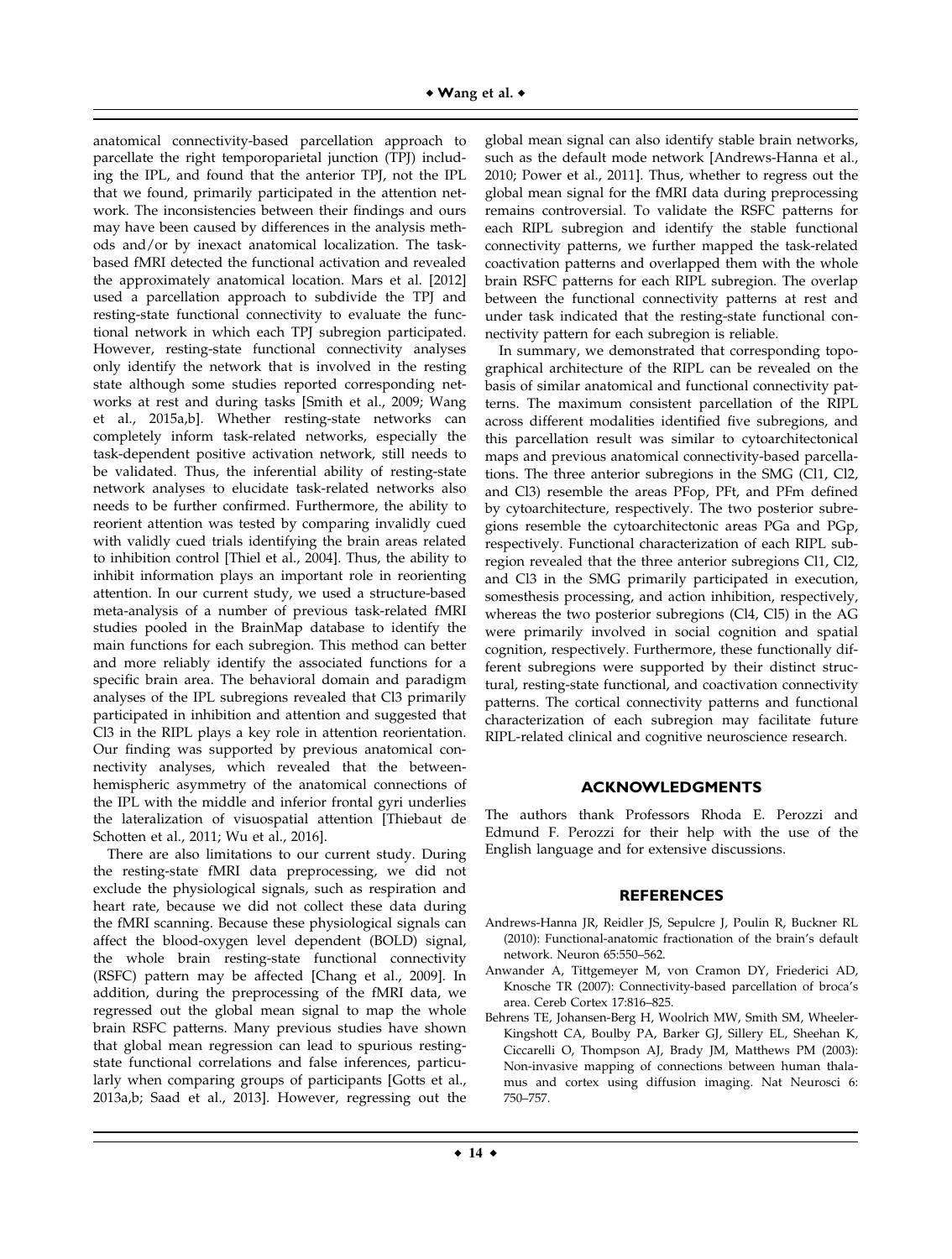- Behrens TE, Berg HJ, Jbabdi S, Rushworth MF, Woolrich MW (2007): Probabilistic diffusion tractography with multiple fibre orientations: What can we gain? NeuroImage 34:144–155.
- Boorman ED, Behrens TE, Woolrich MW, Rushworth MF (2009): How green is the grass on the other side? Frontopolar cortex and the evidence in favor of alternative courses of action. Neuron 62:733–743.
- Bzdok D, Laird AR, Zilles K, Fox PT, Eickhoff SB (2013): An investigation of the structural, connectional, and functional subspecialization in the human amygdala. Hum Brain Mapp 34:3247–3266.
- Caspers S, Geyer S, Schleicher A, Mohlberg H, Amunts K, Zilles K (2006): The human inferior parietal cortex: cytoarchitectonic parcellation and interindividual variability. NeuroImage 33: 430–448.
- Caspers S, Eickhoff SB, Geyer S, Scheperjans F, Mohlberg H, Zilles K, Amunts K (2008): The human inferior parietal lobule in stereotaxic space. Brain Struct Funct 212:481–495.
- Caspers S, Zilles K, Laird AR, Eickhoff SB (2010): ALE metaanalysis of action observation and imitation in the human brain. NeuroImage 50:1148–1167.
- Caspers S, Eickhoff SB, Rick T, von Kapri A, Kuhlen T, Huang R, Shah NJ, Zilles K (2011): Probabilistic fibre tract analysis of cytoarchitectonically defined human inferior parietal lobule areas reveals similarities to macaques. NeuroImage 58:362–380.
- Caspers S, Schleicher A, Bacha-Trams M, Palomero-Gallagher N, Amunts K, Zilles K (2013): Organization of the human inferior parietal lobule based on receptor architectonics. Cereb Cortex 23:615–628.
- Catani M, Jones DK, ffytche DH (2005): Perisylvian language networks of the human brain. Ann Neurol 57:8–16.
- Chang C, Cunningham JP, Glover GH (2009): Influence of heart rate on the BOLD signal: the cardiac response function. Neuro-Image 44:857–869.
- Cieslik EC, Zilles K, Caspers S, Roski C, Kellermann TS, Jakobs O, Langner R, Laird AR, Fox PT, Eickhoff SB (2013): Is there "one" DLPFC in cognitive action control? Evidence for heterogeneity from co-activation-based parcellation. Cereb Cortex 23: 2677–2689.
- Clos M, Amunts K, Laird AR, Fox PT, Eickhoff SB (2013): Tackling the multifunctional nature of Broca's region meta-analytically: co-activation-based parcellation of area 44. NeuroImage 83:174–188.
- Cohen AL, Fair DA, Dosenbach NU, Miezin FM, Dierker D, Van Essen DC, Schlaggar BL, Petersen SE (2008): Defining functional areas in individual human brains using resting functional connectivity MRI. NeuroImage 41:45–57.
- Corbetta M, Shulman GL (2002): Control of goal-directed and stimulus-driven attention in the brain. Nat Rev Neurosci 3: 201–215.
- Craddock RC, James GA, Holtzheimer PE, 3rd, Hu XP, Mayberg HS (2012): A whole brain fMRI atlas generated via spatially constrained spectral clustering. Hum Brain Mapp 33: 1914–1928.
- Craig AD (2002): How do you feel? Interoception: the sense of the physiological condition of the body. Nat Rev Neurosci 3: 655–666.
- Craig AD (2003): Interoception: the sense of the physiological condition of the body. Curr Opin Neurobiol 13:500–505.
- Critchley HD, Wiens S, Rotshtein P, Ohman A, Dolan RJ (2004): Neural systems supporting interoceptive awareness. Nat Neurosci 7:189–195.
- Daw ND, O'Doherty JP, Dayan P, Seymour B, Dolan RJ (2006): Cortical substrates for exploratory decisions in humans. Nature 441:876–879.
- Deco G, Ponce-Alvarez A, Mantini D, Romani GL, Hagmann P, Corbetta M (2013): Resting-state functional connectivity emerges from structurally and dynamically shaped slow linear fluctuations. J Neurosci 33:11239–11252.
- Deco G, McIntosh AR, Shen K, Hutchison RM, Menon RS, Everling S, Hagmann P, Jirsa VK (2014): Identification of optimal structural connectivity using functional connectivity and neural modeling. J Neurosci 34:7910–7916.
- Dice LR (1945): Measures of the amount of ecologic association between species. Ecology 26:297–302.
- Eickhoff SB, Grefkes C (2011): Approaches for the integrated analysis of structure, function and connectivity of the human brain. Clin EEG Neurosci 42:107–121.
- Eickhoff SB, Stephan KE, Mohlberg H, Grefkes C, Fink GR, Amunts K, Zilles K (2005): A new SPM toolbox for combining probabilistic cytoarchitectonic maps and functional imaging data. NeuroImage 25:1325–1335.
- Eickhoff SB, Laird AR, Grefkes C, Wang LE, Zilles K, Fox PT (2009): Coordinate-based activation likelihood estimation metaanalysis of neuroimaging data: a random-effects approach based on empirical estimates of spatial uncertainty. Hum Brain Mapp 30:2907–2926.
- Eickhoff SB, Jbabdi S, Caspers S, Laird AR, Fox PT, Zilles K, Behrens TE (2010): Anatomical and functional connectivity of cytoarchitectonic areas within the human parietal operculum. J Neurosci 30:6409–6421.
- Eickhoff SB, Bzdok D, Laird AR, Roski C, Caspers S, Zilles K, Fox PT (2011): Co-activation patterns distinguish cortical modules, their connectivity and functional differentiation. NeuroImage 57:938–949.
- Eickhoff SB, Bzdok D, Laird AR, Kurth F, Fox PT (2012): Activation likelihood estimation meta-analysis revisited. NeuroImage 59:2349–2361.
- Fan J, McCandliss BD, Fossella J, Flombaum JI, Posner MI (2005): The activation of attentional networks. NeuroImage 26: 471–479.
- Fan L, Wang J, Zhang Y, Han W, Yu C, Jiang T (2013): Connectivity-based parcellation of the human temporal pole using diffusion tensor imaging. Cereb Cortex 24:3365–3378.
- Fan L, Wang J, Zhang Y, Han W, Yu C, Jiang T (2014): Connectivity-based parcellation of the human temporal pole using diffusion tensor imaging. Cereb Cortex 24:3365–3378.
- Frey SH, Vinton D, Norlund R, Grafton ST (2005): Cortical topography of human anterior intraparietal cortex active during visually guided grasping. Brain Res Cognit Brain Res 23: 397–405.
- Gallagher HL, Happe F, Brunswick N, Fletcher PC, Frith U, Frith CD (2000): Reading the mind in cartoons and stories: an fMRI study of 'theory of mind' in verbal and nonverbal tasks. Neuropsychologia 38:11–21.
- Gorno-Tempini ML, Dronkers NF, Rankin KP, Ogar JM, Phengrasamy L, Rosen HJ, Johnson JK, Weiner MW, Miller BL (2004): Cognition and anatomy in three variants of primary progressive aphasia. Ann Neurol 55:335–346.
- Gotts SJ, Jo HJ, Wallace GL, Saad ZS, Cox RW, Martin A (2013a): Two distinct forms of functional lateralization in the human brain. Proc Natl Acad Sci U S A 110:E3435–E3444.
- Gotts SJ, Saad ZS, Jo HJ, Wallace GL, Cox RW, Martin A (2013b): The perils of global signal regression for group comparisons: a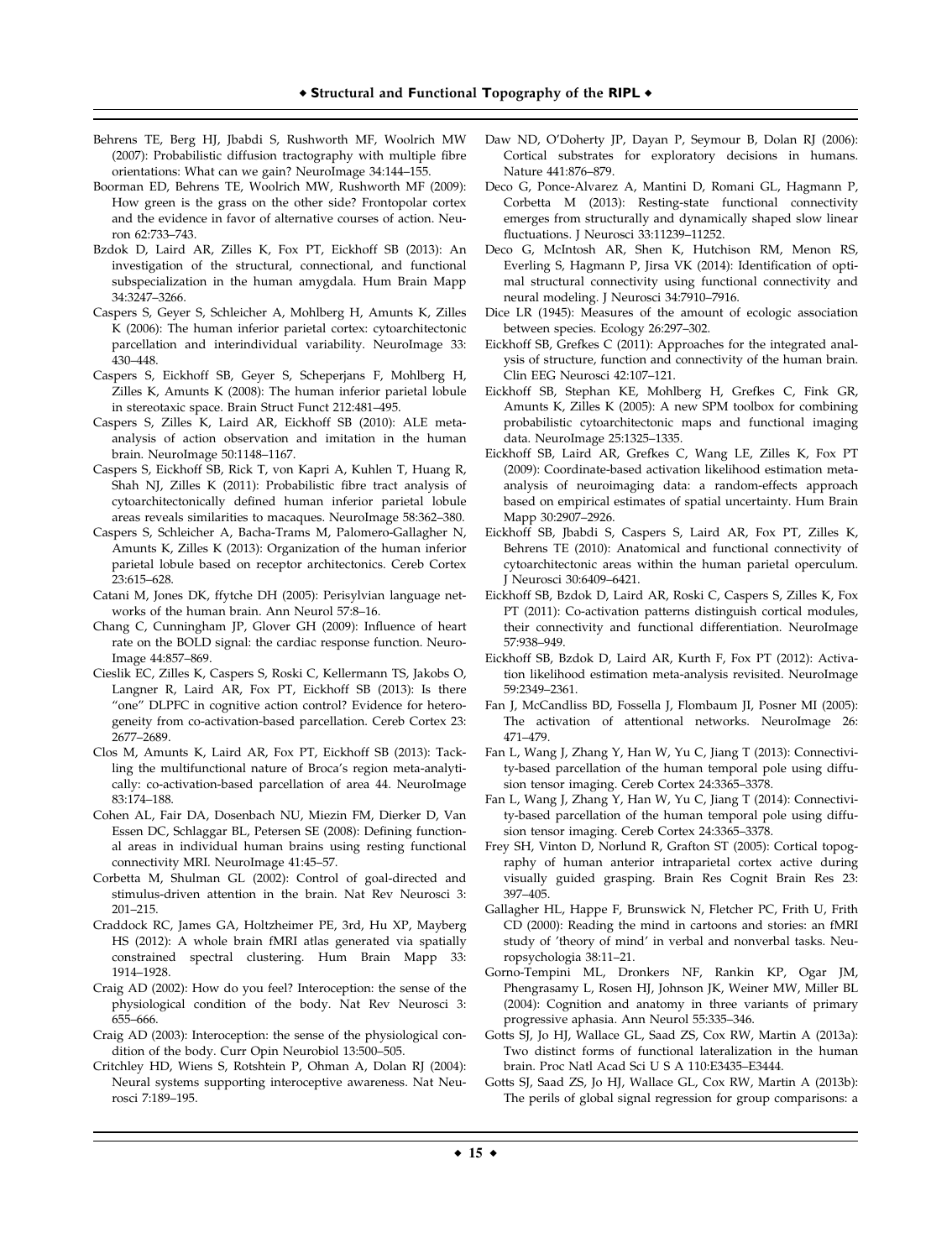case study of Autism Spectrum Disorders. Front Human Neurosci 7:356.

- Graves WW, Desai R, Humphries C, Seidenberg MS, Binder JR (2010): Neural systems for reading aloud: a multiparametric approach. Cereb Cortex 20:1799–1815.
- Greicius MD, Supekar K, Menon V, Dougherty RF (2009): Restingstate functional connectivity reflects structural connectivity in the default mode network. Cereb Cortex 19:72–78.
- Hagmann P, Cammoun L, Gigandet X, Meuli R, Honey CJ, Wedeen VJ, Sporns O (2008): Mapping the structural core of human cerebral cortex. PLoS Biol 6:e159.
- Hickok G, Poeppel D (2000): Towards a functional neuroanatomy of speech perception. Trends Cogn Sci 4:131–138.
- Honey CJ, Sporns O, Cammoun L, Gigandet X, Thiran JP, Meuli R, Hagmann P (2009): Predicting human resting-state functional connectivity from structural connectivity. Proc Natl Acad Sci U S A 106:2035–2040.
- Johansen-Berg H, Behrens TE, Robson MD, Drobnjak I, Rushworth MF, Brady JM, Smith SM, Higham DJ, Matthews PM (2004): Changes in connectivity profiles define functionally distinct regions in human medial frontal cortex. Proc Natl Acad Sci U S A 101:13335–13340.
- Kelly C, Toro R, Di Martino A, Cox CL, Bellec P, Castellanos FX, Milham MP (2012): A convergent functional architecture of the insula emerges across imaging modalities. NeuroImage 61: 1129–1142.
- Kim JH, Lee JM, Jo HJ, Kim SH, Lee JH, Kim ST, Seo SW, Cox RW, Na DL, Kim SI, Saad ZS (2010): Defining functional SMA and pre-SMA subregions in human MFC using resting state fMRI: functional connectivity-based parcellation method. NeuroImage 49:2375–2386.
- Koch MA, Norris DG, Hund-Georgiadis M (2002): An investigation of functional and anatomical connectivity using magnetic resonance imaging. NeuroImage 16:241–250.
- Laird AR, Eickhoff SB, Rottschy C, Bzdok D, Ray KL, Fox PT (2013): Networks of task co-activations. NeuroImage 80: 505–514.
- Li W, Qin W, Liu H, Fan L, Wang J, Jiang T, Yu C (2013): Subregions of the human superior frontal gyrus and their connections. NeuroImage 78:46–58.
- Liu H, Qin W, Li W, Fan L, Wang J, Jiang T, Yu C (2013): Connectivity-based parcellation of the human frontal pole with diffusion tensor imaging. J Neurosci 33:6782–6790.
- Makris N, Pandya DN (2009): The extreme capsule in humans and rethinking of the language circuitry. Brain Struct Funct 213:343–358.
- Makris N, Kennedy DN, McInerney S, Sorensen AG, Wang R, Caviness VS Jr., Pandya DN (2005): Segmentation of subcomponents within the superior longitudinal fascicle in humans: a quantitative, in vivo, DT-MRI study. Cereb Cortex 15:854–869.
- Mar RA (2011): The neural bases of social cognition and story comprehension. Annu Rev Psychol 62:103–134.
- Mars RB, Jbabdi S, Sallet J, O'Reilly JX, Croxson PL, Olivier E, Noonan MP, Bergmann C, Mitchell AS, Baxter MG, Behrens TE, Johansen-Berg H, Tomassini V, Miller KL, Rushworth MF (2011): Diffusion-weighted imaging tractography-based parcellation of the human parietal cortex and comparison with human and macaque resting-state functional connectivity. J Neurosci 31:4087–4100.
- Mars RB, Sallet J, Schuffelgen U, Jbabdi S, Toni I, Rushworth MF (2012): Connectivity-based subdivisions of the human right "temporoparietal junction area": evidence for different areas

participating in different cortical networks. Cereb Cortex 22: 1894–1903.

- Mevorach C, Humphreys GW, Shalev L (2009): Reflexive and preparatory selection and suppression of salient information in the right and left posterior parietal cortex. J Cognit Neurosci 21:1204–1214.
- Mort DJ, Perry RJ, Mannan SK, Hodgson TL, Anderson E, Quest R, McRobbie D, McBride A, Husain M, Kennard C (2003): Differential cortical activation during voluntary and reflexive saccades in man. NeuroImage 18:231–246.
- Nebel MB, Joel SE, Muschelli J, Barber AD, Caffo BS, Pekar JJ, Mostofsky SH (2012): Disruption of functional organization within the primary motor cortex in children with autism. Hum Brain Mapp 35:567–580.
- Nebel MB, Joel SE, Muschelli J, Barber AD, Caffo BS, Pekar JJ, Mostofsky SH (2014): Disruption of functional organization within the primary motor cortex in children with autism. Hum Brain Mapp 35:567–580.
- Nee DE, Wager TD, Jonides J (2007): Interference resolution: insights from a meta-analysis of neuroimaging tasks. Cognit Affect Behav Neurosci 7:1–17.
- Neubert FX, Mars RB, Thomas AG, Sallet J, Rushworth MF (2014): Comparison of human ventral frontal cortex areas for cognitive control and language with areas in monkey frontal cortex. Neuron 81:700–713.
- Power JD, Cohen AL, Nelson SM, Wig GS, Barnes KA, Church JA, Vogel AC, Laumann TO, Miezin FM, Schlaggar BL, Petersen SE (2011): Functional network organization of the human brain. Neuron 72:665–678.
- Raine A, Yang Y (2006): Neural foundations to moral reasoning and antisocial behavior. Social Cognit Affect Neurosci 1:203–213.
- Rizzolatti G (2005): The mirror neuron system and its function in humans. Anat Embryol 210:419–421.
- Robinson JL, Laird AR, Glahn DC, Lovallo WR, Fox PT (2010): Metaanalytic connectivity modeling: delineating the functional connectivity of the human amygdala. Hum Brain Mapp 31:173–184.
- Rottschy C, Caspers S, Roski C, Reetz K, Dogan I, Schulz JB, Zilles K, Laird AR, Fox PT, Eickhoff SB (2013): Differentiated parietal connectivity of frontal regions for "what" and "where" memory. Brain Struct Funct 218:1551–1567.
- Ruschel M, Knosche TR, Friederici AD, Turner R, Geyer S, Anwander A (2014): Connectivity architecture and subdivision of the human inferior parietal cortex revealed by diffusion MRI. Cereb Cortex 24:2436–2448.
- Saad ZS, Reynolds RC, Jo HJ, Gotts SJ, Chen G, Martin A, Cox RW (2013): Correcting brain-wide correlation differences in resting-state FMRI. Brain Connect 3:339–352.
- Sallet J, Mars RB, Noonan MP, Neubert FX, Jbabdi S, O'Reilly JX, Filippini N, Thomas AG, Rushworth MF (2013): The organization of dorsal frontal cortex in humans and macaques. J Neurosci 33:12255–12274.
- Skudlarski P, Jagannathan K, Calhoun VD, Hampson M, Skudlarska BA, Pearlson G (2008): Measuring brain connectivity: diffusion tensor imaging validates resting state temporal correlations. NeuroImage 43:554–561.
- Smith BD, Meyers M, Kline R, Bozman A (1987): Hemispheric asymmetry and emotion: lateralized parietal processing of affect and cognition. Biol Psychol 25:247–260.
- Smith SM, Fox PT, Miller KL, Glahn DC, Fox PM, Mackay CE, Filippini N, Watkins KE, Toro R, Laird AR, Beckmann CF (2009): Correspondence of the brain's functional architecture during activation and rest. Proc Natl Acad Sci U S A 106:13040–13045.